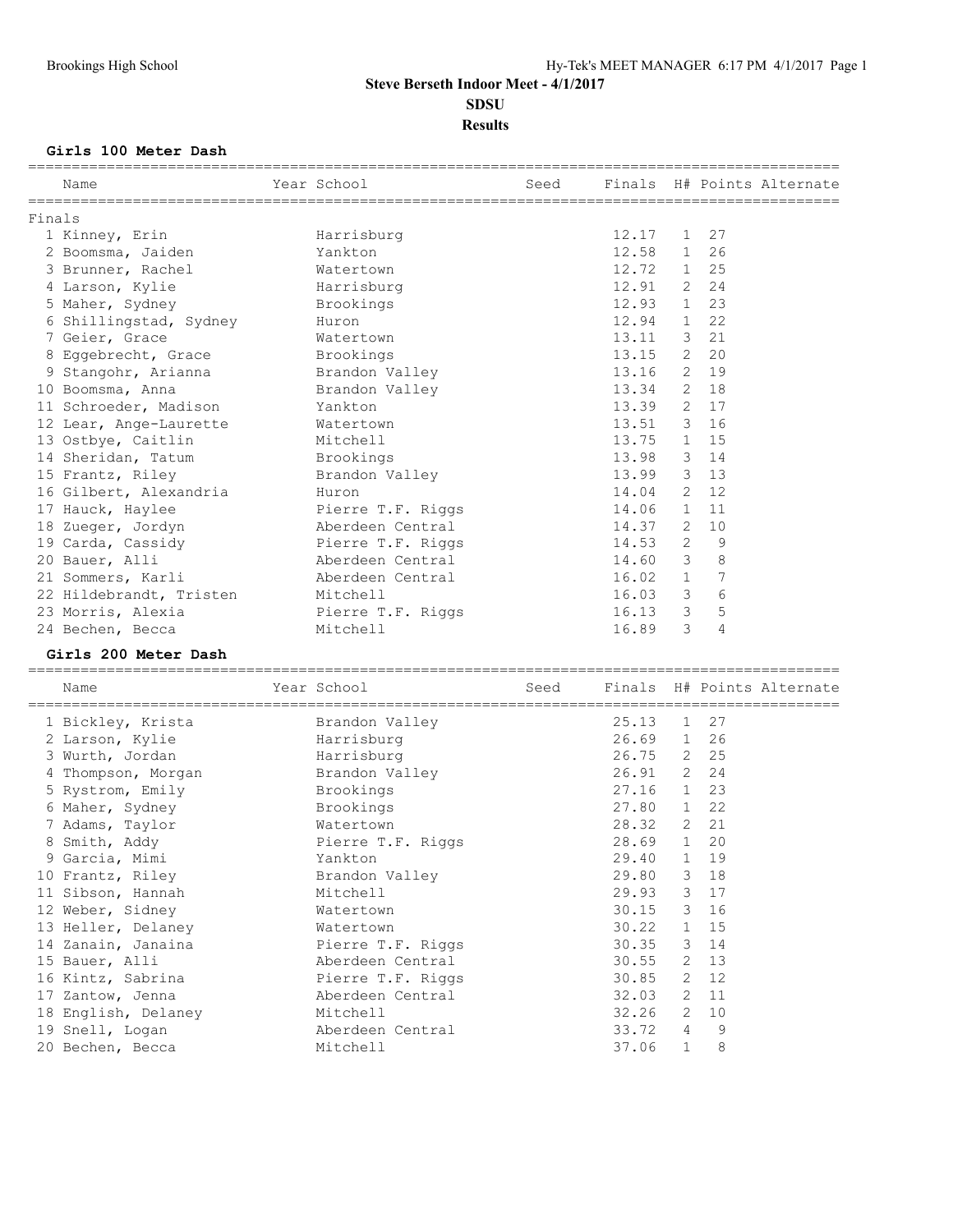### **Girls 300 Meter Dash**

| Name                                                                                                                                                                                                                                 | Year School       |            |   |   | Seed Finals H# Points Alternate |
|--------------------------------------------------------------------------------------------------------------------------------------------------------------------------------------------------------------------------------------|-------------------|------------|---|---|---------------------------------|
|                                                                                                                                                                                                                                      |                   |            |   |   |                                 |
| 1 Bickley, Krista         Brandon Valley                                                                                                                                                                                             |                   | 39.94 1 27 |   |   |                                 |
| 2 Wurth, Jordan Marrisburg                                                                                                                                                                                                           |                   | 43.37 1 26 |   |   |                                 |
| 3 Hendrick, Hannah                                                                                                                                                                                                                   | Brandon Valley    | 43.46 1 25 |   |   |                                 |
| 4 Buckley, Alexa Matertown                                                                                                                                                                                                           |                   | 43.61 1 24 |   |   |                                 |
| 5 Crago, Kyla Mitchell                                                                                                                                                                                                               |                   | 44.16 1 23 |   |   |                                 |
| 6 Wolfgram, Payton Mankton                                                                                                                                                                                                           |                   | 45.63 1 22 |   |   |                                 |
| 7 Stueven, Sophia Pierre T.F. Riggs                                                                                                                                                                                                  |                   | 46.91 2 21 |   |   |                                 |
| 8 Boetel, Paige <b>Brand Bang Brand Brand Brand Brand Brand Brand Brand Brand Brand Brand Brand Brand Brand Brand Brand Brand Brand Brand Brand Brand Brand Brand Brand Brand Brand Brand Brand Brand Brand Brand Brand Brand Br</b> |                   | 47.10 2 20 |   |   |                                 |
| 9 Roden, Bailey Mitchell                                                                                                                                                                                                             |                   | 47.34 3 19 |   |   |                                 |
| 10 Delvaux, Jennica Mankton                                                                                                                                                                                                          |                   | 47.96 1 18 |   |   |                                 |
| 11 Larsen, Tayler                                                                                                                                                                                                                    | Pierre T.F. Riggs | 47.97 2 17 |   |   |                                 |
| 12 Schoenfelder, Gracie Huron                                                                                                                                                                                                        |                   | 47.99 2 16 |   |   |                                 |
| Brookings<br>13 Ardry, Jane                                                                                                                                                                                                          |                   | 48.09 1 15 |   |   |                                 |
| 14 VanLiere, Megan Pierre T.F. Riggs                                                                                                                                                                                                 |                   | 48.16 3 14 |   |   |                                 |
| 15 Derby, Mahlia Matertown                                                                                                                                                                                                           |                   | 48.42 3 13 |   |   |                                 |
| 16 Williams, Lauren and Harrisburg                                                                                                                                                                                                   |                   | 49.07 3 12 |   |   |                                 |
| 17 Tucker, Kylie                                                                                                                                                                                                                     | Brookings         | 49.30 2 11 |   |   |                                 |
| 18 Toft, Tommi                                                                                                                                                                                                                       | Brookings         | 50.46 3 10 |   |   |                                 |
| 19 Sahli, Hannah Manada Aberdeen Central                                                                                                                                                                                             |                   | 50.79 3    |   | 9 |                                 |
| 20 Wubben, Madison Mankton                                                                                                                                                                                                           |                   | $51.41$ 2  |   | 8 |                                 |
| 21 Zantow, Jenna                                                                                                                                                                                                                     | Aberdeen Central  | 51.69 2    |   | 7 |                                 |
| 22 Vaughn, Rahni                                                                                                                                                                                                                     | Mitchell          | 51.96 3    |   | 6 |                                 |
| 23 VanHorn, Sophie Brandon Valley                                                                                                                                                                                                    |                   | 56.57 3    |   | 5 |                                 |
| 24 Vanderwally, Kayla                                                                                                                                                                                                                | Watertown         | 1:05.47    | 2 | 4 |                                 |

#### **Girls 600 Meter Run**

| Name                                           | Year School Seed Finals H# Points Alternate |                |              |         |  |
|------------------------------------------------|---------------------------------------------|----------------|--------------|---------|--|
| 1 Gray, Madison Brookings                      |                                             | $1:41.34$ 1 27 |              |         |  |
| 2 Douglas, Zoe and Aberdeen Central            |                                             | $1:45.61$ 1 26 |              |         |  |
| 3 Wells, Ashley Contract Brandon Valley        |                                             | $1:45.80$ 1 25 |              |         |  |
| 4 Buddenhagen, Tenley Huron                    |                                             | $1:48.99$ 2 24 |              |         |  |
| 5 Pickering, Megan Brandon Valley              |                                             | $1:53.03$ 2 23 |              |         |  |
| 6 Wika, Brooke Brookings                       |                                             | $1:53.41$ 3 22 |              |         |  |
| 7 Erickson, Katherine Maberdeen Central        |                                             | $1:53.99$ 2 21 |              |         |  |
| 8 Folkers, Tessa Mankton                       |                                             | $1:54.80$ 1 20 |              |         |  |
| 9 Hermansen, Jordan Merdeen Central            |                                             | $1:55.81$ 3 19 |              |         |  |
| 10 VanHolland, Lauren Harrisburg               |                                             | $1:56.44$ 1 18 |              |         |  |
| 11 Haselhorst, Megan Mankton                   |                                             | $1:57.74$ 3 17 |              |         |  |
| 12 Brinkman-Wall, Jazmyn Mitchell              |                                             | $1:57.91$ 2 16 |              |         |  |
| 13 Kelly, Cait Marrisburg                      |                                             | $1:59.02$ 2 15 |              |         |  |
| 14 Spartz, Karlee Matertown                    |                                             | $1:59.13$ 1 14 |              |         |  |
| 15 Kenney, Baylee<br><b>Example 12</b> Yankton |                                             | $2:00.19$ 2 13 |              |         |  |
| 16 Jordan, Destiny Matertown                   |                                             | $2:01.37$ 3 12 |              |         |  |
| 17 Hart, TyAnn Mitchell                        |                                             | $2:02.24$ 2 11 |              |         |  |
| 18 Holinka, Marissa Matertown                  |                                             | $2:03.51$ 1 10 |              |         |  |
| 19 Miller, Cassidy Pierre T.F. Riggs           |                                             | $2:03.69$ 3    |              | - 9     |  |
| 20 Norris, Taylor Brookings                    |                                             | $2:04.25$ 3    |              | $\,8\,$ |  |
| 21 Scheurenbrand, Megan Mitchell               |                                             | $2:05.03$ 3    |              | 7       |  |
| 22 Sundklakk, Ellie Mitchell                   |                                             | $2:05.98$ 2    |              | 6       |  |
| 23 Elsey, Alscessa Pierre T.F. Riggs           |                                             | 2:13.10        | $\mathbf{1}$ | 5       |  |
|                                                |                                             |                |              |         |  |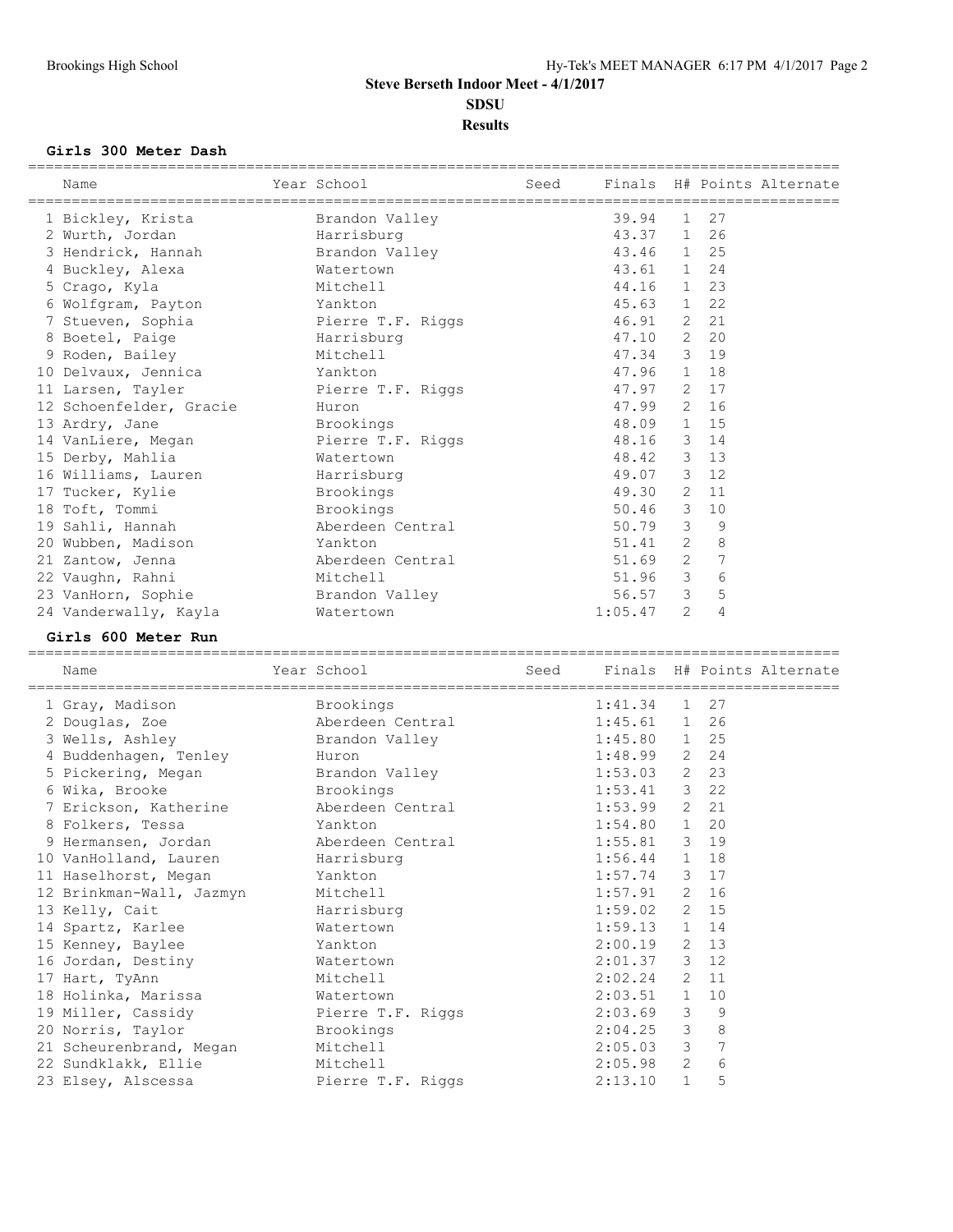#### **Girls 800 Meter Run**

| Name                                      | Year School    |                |   |    | Seed Finals H# Points Alternate |
|-------------------------------------------|----------------|----------------|---|----|---------------------------------|
|                                           |                |                |   |    |                                 |
| 1 Abraham, Ellie Brookings                |                | $2:23.84$ 1 27 |   |    |                                 |
| 2 Waterfall, Haylee                       | Brandon Valley | 2:25.85 1 26   |   |    |                                 |
| 3 Presler, Sarah                          | Brandon Valley | $2:28.40$ 1 25 |   |    |                                 |
| 4 Bietz, Madisyn Mankton                  |                | 2:30.39 1 24   |   |    |                                 |
| 5 Riggs, Ava and Aberdeen Central         |                | 2:31.69 1 23   |   |    |                                 |
| 6 Mikkelsen, Emily Pierre T.F. Riggs      |                | 2:32.31 1 22   |   |    |                                 |
| 7 Krause, Mary                            | Mitchell       | 2:32.77 1 21   |   |    |                                 |
| 8 Corey, Tayler Matertown                 |                | $2:34.47$ 1 20 |   |    |                                 |
| 9 Anderson, Morgan Matertown              |                | 2:37.70 1 19   |   |    |                                 |
| 10 Boyd, Josie by Harrisburg              |                | $2:41.25$ 1 18 |   |    |                                 |
| 11 Schmierer, Hannah Mardeen Central      |                | $2:42.62$ 2 17 |   |    |                                 |
| 12 Willemssen, Bessie Muron               |                | $2:44.03$ 2 16 |   |    |                                 |
| 13 Bono, Josie brookings                  |                | $2:44.60$ 2 15 |   |    |                                 |
| 14 Delvaux, Jennica Mankton               |                | $2:45.53$ 2 14 |   |    |                                 |
| 15 Baggett, Bastienne brookings           |                | $2:46.37$ 2 13 |   |    |                                 |
| 16 Hanna, Abi Mandon Valley               |                | $2:48.07$ 2 12 |   |    |                                 |
| 17 Leonard, Hannah Machadeen Central      |                | $2:49.22$ 2 11 |   |    |                                 |
| 18 Muth, Hannah                           | Yankton        | $2:49.61$ 2    |   | 10 |                                 |
| 19 Tjaden, Alexis Marrisburg              |                | $2:55.11$ 1    |   | 9  |                                 |
| 20 Veflin, Dacey                          | Watertown      | $2:55.15$ 2    |   | 8  |                                 |
| 21 Thill, Bridget                         | Mitchell       | $3:01.24$ 2    |   | 7  |                                 |
| 22 Pearson, Margot Pierre T.F. Riggs      |                | $3:07.38$ 2    |   | 6  |                                 |
| 23 Uher, Amy                              | Mitchell       | $3:13.78$ 2    |   | 5  |                                 |
| 24 Brandt, Paige Manuel Pierre T.F. Riggs |                | 3:33.16        | 2 | 4  |                                 |
|                                           |                |                |   |    |                                 |

#### **Girls 1600 Meter Run**

========================================================================================== Name Year School Seed Finals Points Alternate ========================================================================================== 1 Abraham, Ellie Brookings 5:22.66 27 2 Waterfall, Haylee Brandon Valley 5:26.32 26 3 Rief, Allison Brandon Valley 5:27.55 25 4 Wells, Lauren Brandon Valley 5:28.48 24 5 Krause, Mary Mitchell 5:31.84 23 6 Bietz, Madisyn Yankton 5:33.34 22 7 Smithback, Austyn Harrisburg 5:35.68 21 8 Hermansen, Jordan Aberdeen Central 5:36.01 20 9 Erickson, Katherine Aberdeen Central 5:37.99 19 10 Corey, Tayler Watertown 5:46.65 18 11 Leonard, Hannah Aberdeen Central 5:49.32 17 12 Eidsness, Lauren 16 Mankton 16 Manuel 12 Eidsness, 16 Manuel 16 Manuel 16 Manuel 16 Manuel 16 Manuel 16 Ma 13 Fanta, Mary Yankton 6:05.28 15 14 Shaffer, Hattie **Pierre T.F. Riggs** 6:07.08 14 15 McGuire, Alexis Brookings 6:10.97 13 16 Brinkman-Wall, Jazmyn Mitchell 6:11.19 12 17 Lenssen, Abby Watertown 6:15.91 11 18 Jordan, Destiny Watertown 6:18.05 10 19 Elsey, Alscessa Pierre T.F. Riggs 6:28.82 9 20 Munsterman, Cassie Brookings 6:42.39 8 21 Harris, Autumn Pierre T.F. Riggs 6:47.70 7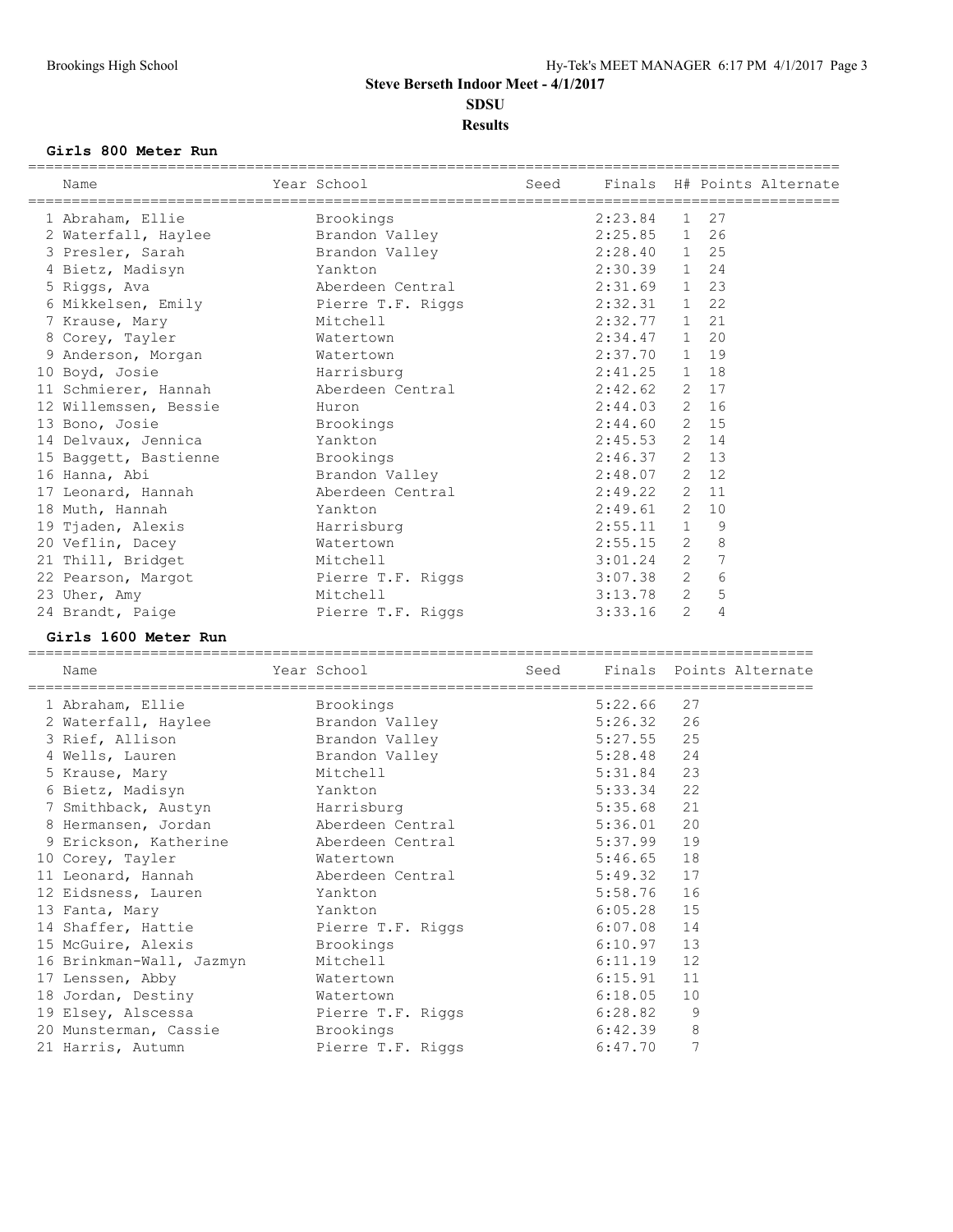### **Girls 3200 Meter Run**

| Name                     | Year School       | Seed |          | Finals Points Alternate |
|--------------------------|-------------------|------|----------|-------------------------|
| 1 Rief, Allison          | Brandon Valley    |      | 11:59.63 | 27                      |
| 2 Jacobs, Melanie        | Aberdeen Central  |      | 12:03.03 | 26                      |
| 3 Wells, Lauren          | Brandon Valley    |      | 12:36.68 | 25                      |
| 4 Karolevitz, Ellie      | Yankton           |      | 12:37.55 | 24                      |
| 5 Smithback, Austyn      | Harrisburg        |      | 12:46.27 | 23                      |
| 6 Harris, Autumn         | Pierre T.F. Riggs |      | 12:52.88 | 22                      |
| 7 Anderson, Jada         | Watertown         |      | 13:12.02 | 21                      |
| 8 Martell, Hunter        | Pierre T.F. Riggs |      | 13:37.95 | 20                      |
| 9 McClure, Emerson       | Yankton           |      | 13:46.71 | 19                      |
| 10 Andrus, Rylie         | Yankton           |      | 13:49.34 | 18                      |
| 11 Brinkman-Wall, Jazmyn | Mitchell          |      | 13:49.52 | 17                      |
| 12 Thompson, Libby       | Brookings         |      | 13:49.69 | 16                      |
| 13 Witt, Carissa         | Brookings         |      | 14:49.51 | 15                      |

### **Girls 60 Meter Hurdles**

============================================================================================= Seed Finals H# Points Alternate

| nalle               | TAGI PCHOOT       | beeu |              |              | Illials – n# Poliits Alternate |
|---------------------|-------------------|------|--------------|--------------|--------------------------------|
| 1 Tietz, Sophie     | Watertown         |      | 9.06         | $\mathbf{1}$ | 27                             |
| 2 Tessier, Madason  | Yankton           |      | 9.41 1 26    |              |                                |
| 3 Peters, Seyani    | Aberdeen Central  |      | $9.70$ 1 25  |              |                                |
| 4 Budiq, Kate       | Yankton           |      | 9.74 1 24    |              |                                |
| 5 Schmunk, Gaby     | Harrisburg        |      | 9.78         |              | 1 23                           |
| 6 Oswald, Kelsey    | Yankton           |      | 9.80         |              | $3 \t22$                       |
| 7 Hegdahl, Ellie    | Brookings         |      | 9.97         |              | 3 21                           |
| 8 Eqqebrecht, Grace | Brookings         |      | 10.10        | $\mathbf{1}$ | 20                             |
| 9 Silchuk, Olga     | Harrisburg        |      | 10.17        |              | 2 19                           |
| 10 Haring, Carly    | Mitchell          |      | $10.37$ 1 18 |              |                                |
| 11 Senger, Taryn    | Pierre T.F. Riggs |      | 10.89        |              | 2 17                           |
| 12 Herrman, Allycen | Pierre T.F. Riggs |      | 10.90        |              | 2 16                           |
| 13 Slaughter, Sam   | Harrisburg        |      | 10.95        |              | 3, 15                          |
| 14 Hohrman, Cassie  | Mitchell          |      | 11.26        |              | 2 14                           |
| 15 Mashlan, Morgan  | Brandon Valley    |      | 11.62        |              | 1 13                           |
| 16 Jones, Morgan    | Pierre T.F. Riggs |      | 12.62        |              | $3 \t12$                       |

### **Girls 300 Meter Hurdles**

| Name                    | Year School       | Seed |       |              | Finals H# Points Alternate |
|-------------------------|-------------------|------|-------|--------------|----------------------------|
| 1 Little, Deyona        | Huron             |      | 48.34 | $\mathbf{1}$ | 27                         |
| 2 Bad Moccasin, Chelsey | Aberdeen Central  |      | 48.54 | $\mathbf{1}$ | 26                         |
| 3 Walder, Mateya        | Watertown         |      | 50.10 |              | 1 24.50                    |
| 3 Birath, Mikaela       | Brandon Valley    |      | 50.10 |              | 1, 24.50                   |
| 5 Oswald, Kelsey        | Yankton           |      | 50.95 |              | 2, 22, 50                  |
| 5 Kees, Amanda          | Brookings         |      | 50.95 |              | $1 \quad 22.50$            |
| 7 Schroeder, Madison    | Yankton           |      | 52.42 |              | 1 21                       |
| 8 Mashlan, Morgan       | Brandon Valley    |      | 53.94 | 2            | 20                         |
| 9 Herrman, Allycen      | Pierre T.F. Riggs |      | 54.50 |              | 3 19                       |
| 10 Hohrman, Cassie      | Mitchell          |      | 54.74 |              | 1 18                       |
| 11 Schulte, Megan       | Watertown         |      | 56.50 |              | 2 17                       |
| 12 Struble, Hannah      | Aberdeen Central  |      | 56.65 |              | 2 16                       |
| 13 Frohling, Mirra      | Aberdeen Central  |      | 58.07 |              | $3 \quad 15$               |
| 14 Leptien, Brooke      | Huron             |      | 59.78 | 3            | 14                         |
|                         |                   |      |       |              |                            |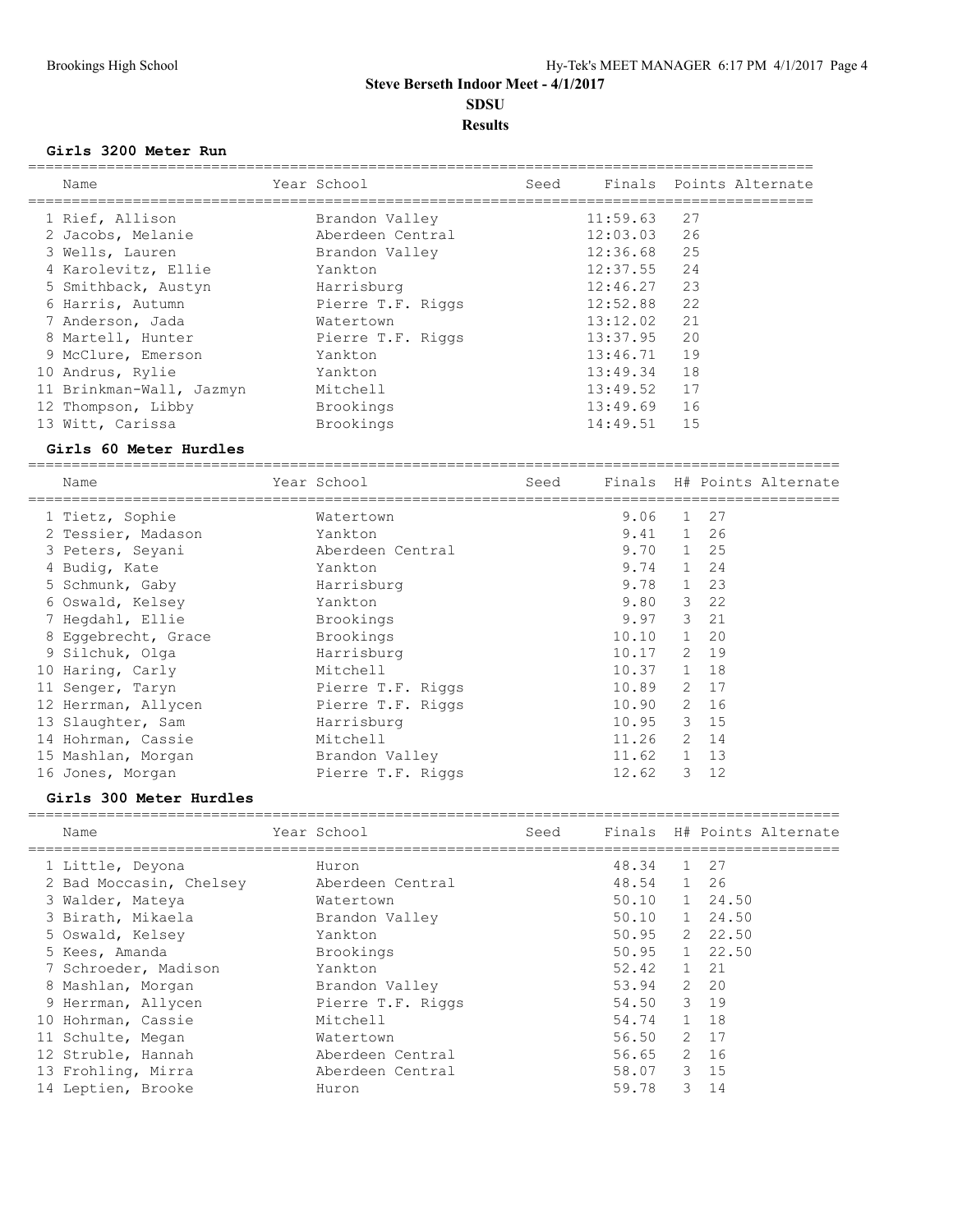## **SDSU**

## **Results**

=============================================================================================

## **....Girls 300 Meter Hurdles**

## 15 Pietla, Gabby Yankton 1:02.92 3 13

# **Girls 4x100 Meter Relay**

| School                                                                | Seed |                     |   |      | Finals H# Points Alternate |
|-----------------------------------------------------------------------|------|---------------------|---|------|----------------------------|
| 1 Brandon Valley 'A'<br>$\mathsf{I} \wedge \mathsf{I}$<br>2 Watertown |      | 51.78<br>53.03 1 32 |   | 1 36 |                            |
| 3 Harrisburg 'A'                                                      |      | 53.84               |   | 1 28 |                            |
| 4 Huron 'A'                                                           |      | 54.10               |   | 1 24 |                            |
| 5 Brookings 'A'                                                       |      | 54.46 1 20          |   |      |                            |
| 6 Aberdeen Central 'A'                                                |      | 55.39               |   | 1 16 |                            |
| 7 Yankton 'A'                                                         |      | 55.86               |   | 1 12 |                            |
| 8 Mitchell<br>$^{\prime}$ A $^{\prime}$                               |      | 56.74 1             |   | - 8  |                            |
| 9 Pierre T.F. Riggs 'A'                                               |      | 59.84               | 2 | 4    |                            |

### **Girls 4x300 Meter Relay**

| School                  | Seed |                |                | Finals H# Points Alternate |
|-------------------------|------|----------------|----------------|----------------------------|
| 1 Brandon Valley 'A'    |      | 2:59.36 1 36   |                |                            |
| 2 Brookings 'A'         |      | $3:01.82$ 2 32 |                |                            |
| 3 Pierre T.F. Riggs 'A' |      | $3:04.48$ 2 28 |                |                            |
| 4 Aberdeen Central 'A'  |      | $3:04.70$ 1 24 |                |                            |
| 5 Huron 'A'             |      | $3:10.70$ 2 20 |                |                            |
| 6 Watertown 'A'         |      | $3:13.06$ 2 16 |                |                            |
| 7 Harrisburg 'A'        |      | $3:13.45$ 1 12 |                |                            |
| 8 Mitchell 'A'          |      | 3:13.53        | - 8            |                            |
| 9 Yankton 'A'           |      | $3:16.65$ 1    | $\overline{4}$ |                            |

## **Girls Distance Medley**

| School                 | Seed |               | Finals Points Alternate |
|------------------------|------|---------------|-------------------------|
| 1 Aberdeen Central 'A' |      | $13:17.35$ 36 |                         |
| 2 Yankton 'A'          |      | $13:40.42$ 32 |                         |
| 3 Brookings 'A'        |      | $14:33.33$ 28 |                         |
| 4 Watertown 'A'        |      | 14:43.08 24   |                         |
| 5 Brandon Valley 'A'   |      | 15:11.21      | 20                      |
| 6 Mitchell 'A'         |      | 15:27.74      | - 16                    |
|                        |      |               |                         |

## **Girls High Jump**

| Name                  | Year School       | Seed         | Finals Points Alternate |
|-----------------------|-------------------|--------------|-------------------------|
| 1 Tietz, Sophie       | Watertown         | $5 - 04.00$  | -27                     |
| 2 Haring, Carly       | Mitchell          | $5 - 02.00$  | 26                      |
| 3 Eisenbeisz, Addison | Pierre T.F. Riggs | $4 - 10.00$  | 24                      |
| 3 Berg, Tava          | Watertown         | $4 - 10.00$  | 24                      |
| 3 Thompson, Morgan    | Brandon Valley    | $4 - 10.00$  | 24                      |
| 6 Heiss, Emry         | Pierre T.F. Riggs | $J4 - 10.00$ | 22                      |
| 7 Zanin, Joana        | Pierre T.F. Riggs | $4 - 08.00$  | 21                      |
| 8 Budig, Kate         | Yankton           | $J4 - 08.00$ | 20                      |
| 9 Peterson, Ray       | Watertown         | $4 - 06.00$  | 18.50                   |
| 9 Graber, Trinity     | Brandon Valley    | $4 - 06.00$  | 18.50                   |
|                       |                   |              |                         |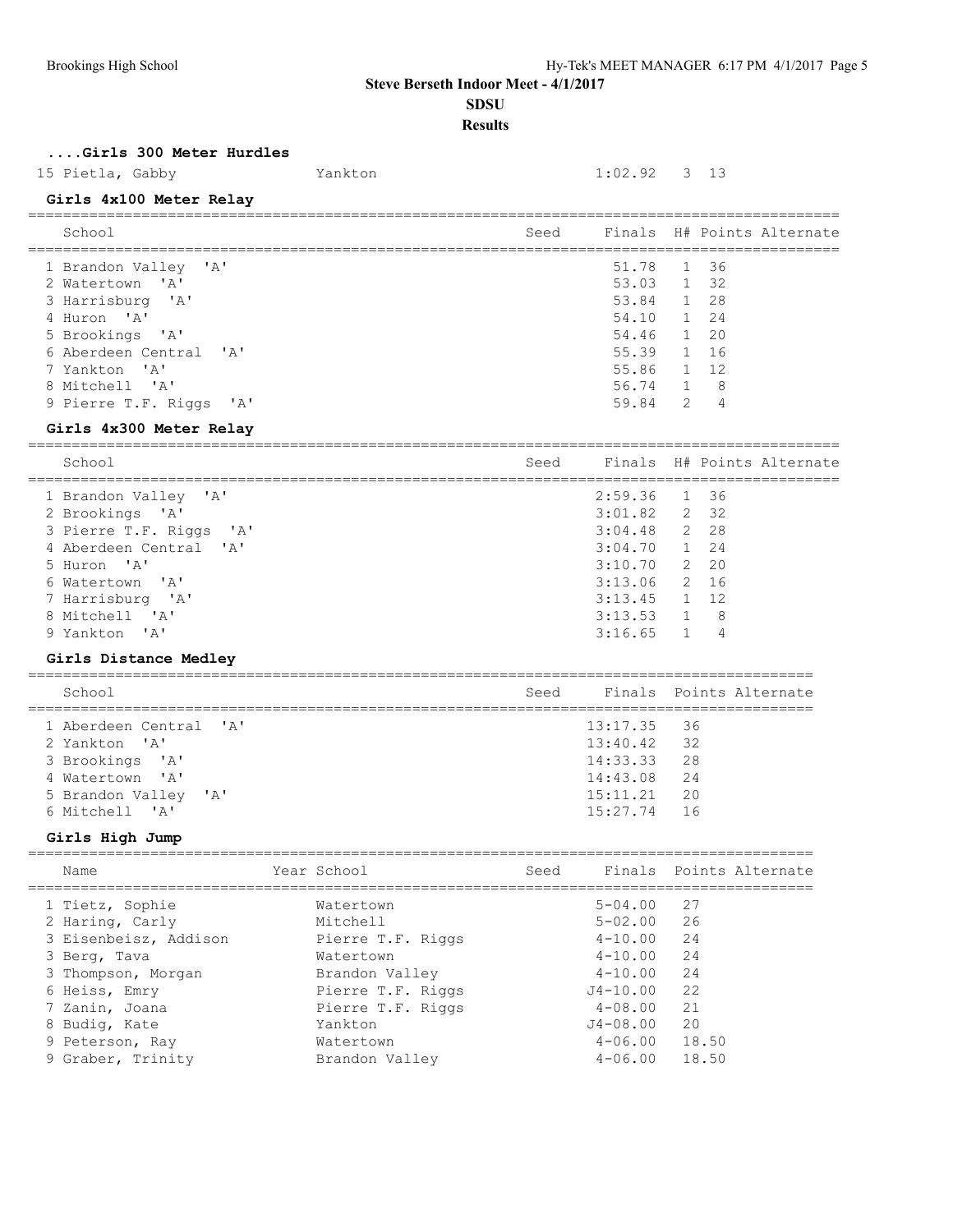**SDSU**

## **Results**

## **....Girls High Jump**

| 11 Burckhard, Paiton  | Aberdeen Central | $J4 - 06.00$ | 17    |
|-----------------------|------------------|--------------|-------|
| 12 Wuebben, Madison   | Yankton          | J4-06.00     | 15    |
| 12 Tucker, Kylie      | Brookings        | J4-06.00     | 15    |
| 12 Uher, Amy          | Mitchell         | J4-06.00     | 15    |
| 16 DeJong, Abbey      | Huron            | J4-04.00     | 12.50 |
| 16 Reinhardt, Jessica | Yankton          | J4-04.00     | 12.50 |
| 18 Watkins, Kayla     | Brandon Valley   | J4-04.00     | 11    |
| 19 Lichty, Jeclyn     | Huron            | J4-00.00     | 10    |
| -- Albrecht, Tracy    | Huron            | ΝH           |       |
| -- Mounga, Melia      | Aberdeen Central | DO           |       |

#### **Girls Pole Vault**

| Name                                | Year School       | Seed Finals Points Alternate |       |  |
|-------------------------------------|-------------------|------------------------------|-------|--|
| 1 Scott, Whitney                    | Watertown         | $11 - 07.00$                 | 27    |  |
| 2 Hendrick, Hannah                  | Brandon Valley    | $10 - 06.00$                 | 26    |  |
| 3 Trainor, Isabelle                 | Harrisburg        | $10 - 00.00$                 | 25    |  |
| 4 Katz, Shannon                     | Huron             | J10-00.00                    | 24    |  |
| 5 Scott, Summer                     | Watertown         | $9 - 06.00$                  | 23    |  |
| 6 Bullard, Sophia                   | Pierre T.F. Riggs | J9-06.00                     | 22    |  |
| 7 Schiltz, Marya                    | Brandon Valley    | $9 - 00.00$                  | 21    |  |
| 8 Guthmiller, Kaitlin               | Yankton           | $8 - 06.00$                  | 20    |  |
| 9 Ahlers, Sydney                    | Watertown         | J8-06.00                     | 19    |  |
| 10 Hendrick, Halayna Brandon Valley |                   | $8 - 00.00$                  | 18    |  |
| 11 White, Meagan                    | Harrisburg        | J8-00.00                     | 17    |  |
| 12 Schulte, Miranda                 | Yankton           | 7-06.00                      | 15.50 |  |
| 12 Rozell, Reagan                   | Huron             | 7-06.00                      | 15.50 |  |
| 14 Weisbeck, Regan                  | Brookings         | J7-06.00                     | 14    |  |
| 15 Hegdahl, Ellie                   | Brookings         | J7-06.00                     | 13    |  |
| 16 Moser, Mikah                     | Pierre T.F. Riggs | $7 - 00.00$                  | 11.50 |  |
| 16 Lundquist, Aspyn                 | Aberdeen Central  | 7-00.00                      | 11.50 |  |
| 18 Yaggie, Storrm                   | Yankton           | 6-06.00                      | 10    |  |
| 19 Appl, Jennifer                   | Aberdeen Central  | J6-06.00                     | 9     |  |
| -- Schmierer, Hannah                | Aberdeen Central  | NH                           |       |  |

## **Girls Long Jump**

| Name                  | Year School       | Seed |              | Finals Points Alternate |  |
|-----------------------|-------------------|------|--------------|-------------------------|--|
| 1 Hale, Lindsey       | Yankton           |      | $16 - 04.25$ | 27                      |  |
| 2 Stewart, Emma       | Yankton           |      | $16 - 03.50$ | 26                      |  |
| 3 Brunner, Rachel     | Watertown         |      | 16-01.75     | 25                      |  |
| 4 Rippentrop, Cassidy | Harrisburg        |      | 16-00.25     | 23.50                   |  |
| 4 Law, Trinity        | Brandon Valley    |      | 16-00.25     | 23.50                   |  |
| 6 Falak, Alayna       | Watertown         |      | $15 - 10.50$ | 22                      |  |
| 7 Grismer, Jenna      | Aberdeen Central  |      | $15 - 05.50$ | 21                      |  |
| 8 Reinhardt, Jessica  | Yankton           |      | $15 - 04.00$ | 20                      |  |
| 9 Malsom, Brooke      | Aberdeen Central  |      | $15 - 03.75$ | 19                      |  |
| 10 Heiss, Emry        | Pierre T.F. Riggs |      | 15-03.00     | 17.50                   |  |
| 10 Bartels, Kailee    | Brookings         |      | $15 - 03.00$ | 17.50                   |  |
| 12 Zajicek, Elsie     | Brandon Valley    |      | 14-09.00     | 16                      |  |
| 13 Hardin, Emma       | Brookings         |      | 14-08.75     | 15                      |  |
| 14 Hase, Adrianna     | Aberdeen Central  |      | 14-07.50     | 14                      |  |
| 15 Krall, Maria       | Mitchell          |      | $14 - 05.50$ | 13                      |  |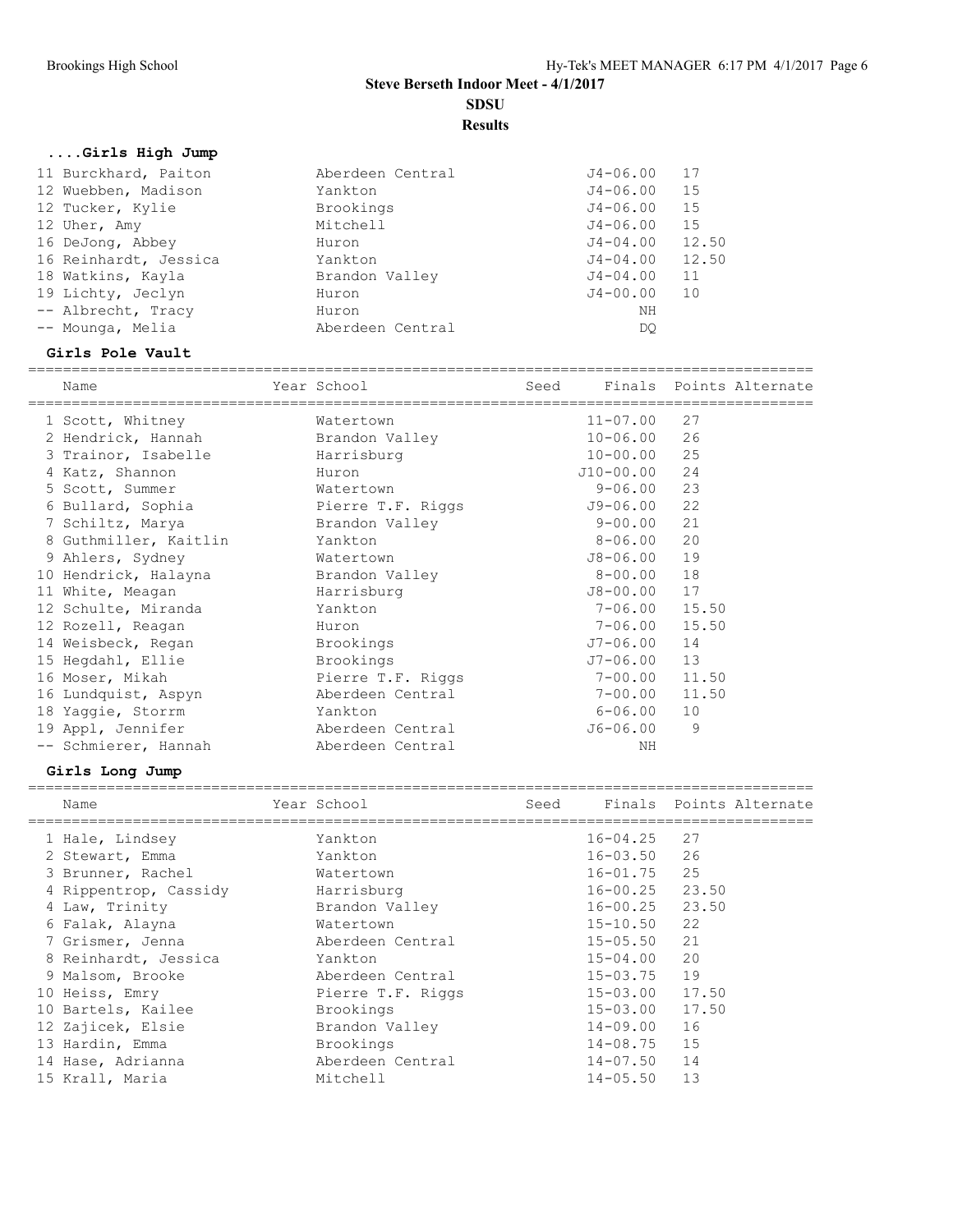**Results**

## **....Girls Long Jump**

| Harrisburg        | $14 - 04.75$ | 12 |
|-------------------|--------------|----|
| Brookings         | $14 - 00.25$ | 11 |
| Pierre T.F. Riggs | $13 - 06.00$ | 10 |
| Huron             | $13 - 05.75$ | -9 |
| Harrisburg        | $13 - 03.25$ | 8  |
| Pierre T.F. Riggs | $12 - 11.75$ | 7  |
| Watertown         | $12 - 06.00$ | 6  |
| Mitchell          | $11 - 11.75$ | 5  |
| Mitchell          | ND           |    |
| Brandon Valley    | ND           |    |
|                   |              |    |

## **Girls Triple Jump**

| Name                                                                                   | Year School              | Seed Finals Points Alternate |            |  |
|----------------------------------------------------------------------------------------|--------------------------|------------------------------|------------|--|
| 1 Boomsma, Jaiden Mankton                                                              |                          | $35 - 02.75$                 | 27         |  |
| 2 Hale, Lindsey                                                                        | <b>Example 1</b> Yankton | $33 - 09.75$ 26              |            |  |
| 3 Bisgard, Sophie Mankton                                                              |                          | $33 - 07.75$                 | 25         |  |
| 4 Thorpe, Tori                         Pierre T.F. Riggs                 33-03.75   24 |                          |                              |            |  |
| 5 Dierks, Josie Mitchell                                                               |                          | $33 - 00.50$ 23              |            |  |
| 6 Zajicek, Elsie and Brandon Valley                                                    |                          | $32 - 09.50$                 | 22         |  |
| 7 Grismer, Jenna (aberdeen Central 32-07.50)                                           |                          |                              | 21         |  |
| 8 Miller, Clarissa Brookings                                                           |                          | $32 - 05.00$                 | 20         |  |
| 9 Law, Trinity                                                                         | Brandon Valley           | $32 - 00.50$                 | 19         |  |
| 10 Rippentrop, Cassidy Harrisburg                                                      |                          | $31 - 11.75$ 18              |            |  |
| 11 Phelps, Kelsey                                                                      | Brookings                | $31 - 02.00$ 17              |            |  |
| 12 Senger, Taryn <b>Example 2</b> Pierre T.F. Riggs 31-01.75                           |                          |                              | 16         |  |
| 13 Peterson, Ray Matertown                                                             |                          | $30 - 11.75$ 15              |            |  |
| 14 Krall, Maria Mitchell                                                               |                          | $30 - 10.25$                 | 14         |  |
| 15 White, Meagan Marrisburg                                                            |                          | $29-11.25$ 13                |            |  |
| 16 Kulesa, Haven Matertown                                                             |                          | $29 - 06.00$                 | 12         |  |
| 17 Sebert, Maggie Mitchell                                                             |                          | $29 - 00.50$                 | 11         |  |
| 18 Foster, Abigail (28-09.75) Pierre T.F. Riggs (28-09.75)                             |                          |                              | 10         |  |
| 19 Martens, Maria             Aberdeen Central                   28-08.75              |                          |                              | 9          |  |
| 20 Block, Mariah                                                                       | Watertown                | $28 - 06.25$                 | $\,8\,$    |  |
| 21 Gelhaus, Jianna (a) Aberdeen Central (a) 28-01.75                                   |                          |                              | $\sqrt{ }$ |  |
| 22 Person, Chloe Brookings                                                             |                          | $27 - 09.25$                 | 6          |  |
| 23 DeJong, Abbey Huron                                                                 |                          | $27 - 06.25$                 | 5          |  |
| 24 Albrecht, Tracy Muron                                                               |                          | 25-08.25                     | 4          |  |
| -- Klinkhammer, Felicity Brandon Valley                                                |                          | <b>ND</b>                    |            |  |

## **Girls Shot Put**

| Name                   | Year School       | Seed |              | Finals Points Alternate |
|------------------------|-------------------|------|--------------|-------------------------|
| 1 Smith, Madison       | Watertown         |      | $36 - 03.25$ | 27                      |
| 2 Witte, Madison       | Huron             |      | $36 - 03.00$ | -26                     |
| 3 Kirkpatrick, Heather | Brandon Valley    |      | $36 - 02.75$ | 25                      |
| 4 Cornemann, Kami      | Yankton           |      | $36 - 00.50$ | 24                      |
| 5 Rath, Mackenzie      | Pierre T.F. Riggs |      | $35 - 03.75$ | 23                      |
| 6 Moes, Jenica         | Watertown         |      | $34 - 08.25$ | 22                      |
| 7 Haase, Carson        | Brandon Valley    |      | $34 - 02.50$ | 21                      |
| 8 Ryan, Chloe          | Pierre T.F. Riggs |      | $33 - 04.50$ | 20                      |
| 9 Lindner, Ali         | Harrisburg        |      | $33 - 03.25$ | 19                      |
| 10 Kirkey, Avery       | Harrisburg        |      | $32 - 07.00$ | 18                      |
|                        |                   |      |              |                         |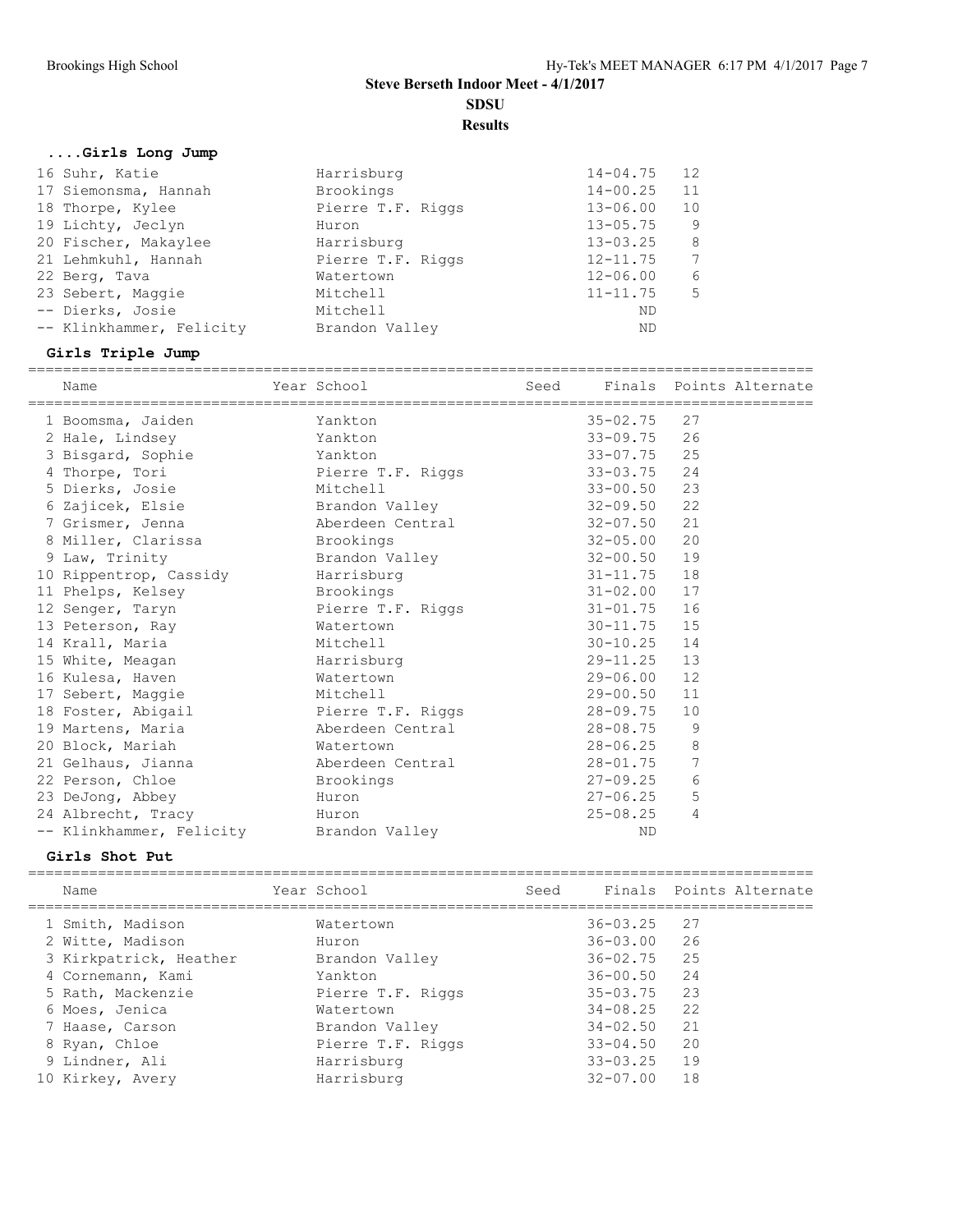**SDSU**

**Results**

### **....Girls Shot Put**

| 11 Bauer, Brenna          | Watertown         | $32 - 05.75$ | 17             |
|---------------------------|-------------------|--------------|----------------|
| 12 Mork, Haylee           | Aberdeen Central  | $32 - 05.25$ | 16             |
| 13 Behrens, Hannah        | Brandon Valley    | $31 - 08.50$ | 15             |
| 14 Misiaszek, Tori        | Mitchell          | $30 - 09.50$ | 14             |
| 15 Flores-Schulte, Amanda | Brookings         | $30 - 08.50$ | 13             |
| 16 Hall, Miranda          | Harrisburg        | $30 - 03.25$ | 12             |
| 17 Schleicher, Ally       | Brookings         | $30 - 00.50$ | 11             |
| 18 Christenson, Autumn    | Brookings         | $28 - 10.75$ | 10             |
| 19 Thompson, Miriam       | Pierre T.F. Riggs | $28 - 01.75$ | 9              |
| 20 Richardson, Zuri       | Aberdeen Central  | $27 - 09.25$ | 8 <sup>8</sup> |
| 21 Fedders, Sadie         | Yankton           | $27 - 02.50$ | 7              |
| 22 Harkin, Hailey         | Harrisburg        | $26 - 09.75$ | 6              |
| 23 Sprinkel, Courteney    | Mitchell          | $25 - 09.75$ | 5              |
| 24 Flemmer, Brooke        | Mitchell          | $24 - 08.25$ | $\overline{4}$ |
| 25 Gose, Bree             | Huron             | $23 - 10.25$ | $\mathcal{S}$  |
| -- Mounga, Melia          | Aberdeen Central  | DQ           |                |
|                           |                   |              |                |

#### **Girls Discus Throw**

========================================================================================== Name Year School Seed Finals Points Alternate ========================================================================================== 1 Burckhard, Paiton Aberdeen Central 111-00 27 2 Smith, Madison Watertown 104-04 26 3 Rath, Mackenzie Pierre T.F. Riggs 104-00 25 4 Lindner, Ali Harrisburg 103-10 24 5 Moes, Jenica Watertown 103-04 23 6 Block, Heather Watertown 101-04 22 7 Miller, Elizabeth Harrisburg 97-09 21 8 Witte, Madison Huron 92-03 20 9 Flores-Schulte, Amanda Brookings 88-06 19 10 Anderson, Ashley Brookings 87-08 18 11 Haase, Carson Brandon Valley 86-11 17 12 Hall, Miranda Harrisburg 86-06 16 13 Ryan, Chloe Pierre T.F. Riggs 86-00 15 14 Munsen, Brooklyn Aberdeen Central 85-11 14 15 Holmes, Ellie Brandon Valley 85-08 13 16 Christopherson, Kendra Brandon Valley 85-06 12 17 Cornemann, Kami Yankton 84-10 11 18 Papstein, Aurora Yankton 84-03 10 19 Misiaszek, Tori Mitchell 80-10 9 20 Fedders, Sadie Yankton 80-09 8 21 Dobrenski, Celia Brookings 76-09 7 22 Jorgensen, Sage Mitchell 71-04 6 23 Thompson, Miriam Pierre T.F. Riggs 66-03 5 24 Prewett, Evelyn Mitchell 63-06 4 -- Mounga, Melia Aberdeen Central DQ

#### **Boys 100 Meter Dash**

| Name                                                                               | Year School                                      | Seed |                                                      | Finals H# Points Alternate |  |
|------------------------------------------------------------------------------------|--------------------------------------------------|------|------------------------------------------------------|----------------------------|--|
| 1 Determan, Garrett<br>2 DeJong, Adam<br>3 Anderson, Jack<br>4 Neugebauer, Spencer | Watertown<br>Watertown<br>Harrisburg<br>Mitchell |      | 10.97 1 27<br>11.06 3 26<br>11.11 1 25<br>11.16 1 24 |                            |  |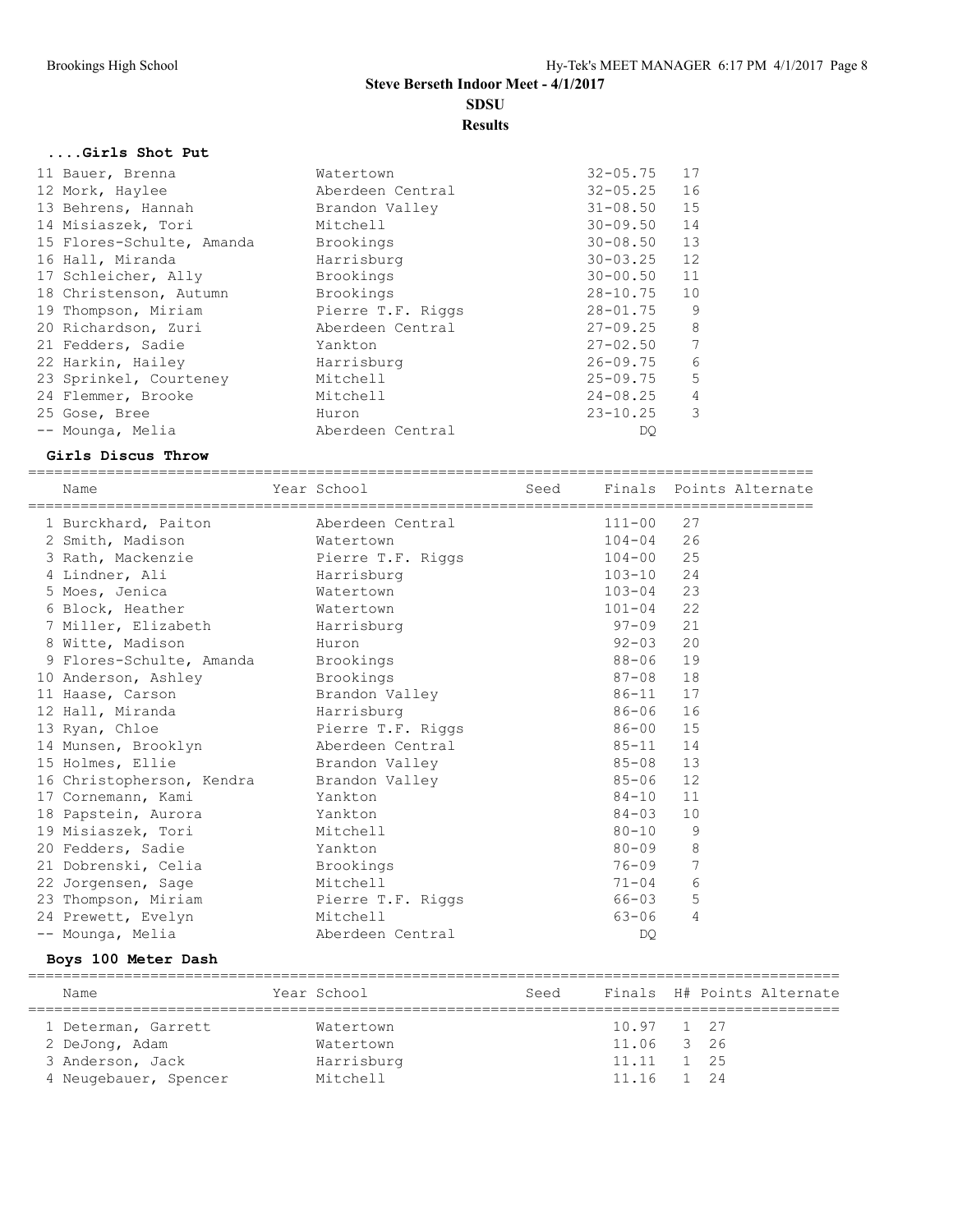**SDSU**

**Results**

| Boys 100 Meter Dash    |                   |              |                |                 |
|------------------------|-------------------|--------------|----------------|-----------------|
| 5 Miller, Courtney     | Mitchell          | 11.33        |                | 4 23            |
| 6 Browning, Barry      | Mitchell          | 11.57 2      |                | 22              |
| 7 Antrobus, Hunter     | Yankton           | $11.84$ 1    |                | 21              |
| 8 Tschetter, Bryce     | Watertown         | 11.95        | 4              | 20              |
| 9 Weber, Chris         | Aberdeen Central  | $11.96$ 1    |                | 19              |
| 10 Nemec, Joey         | Brandon Valley    | 11.99        |                | 2 18            |
| 11 Winters, Justin     | Harrisburg        | 12.05        | 2              | 17              |
| 12 Nichols, Caden      | Brandon Valley    | 12.11 3 16   |                |                 |
| 13 Brown, Triston      | Aberdeen Central  | 12.12        |                | 2 15            |
| 14 Bad Moccasin, Avery | Aberdeen Central  | 12.18        | $\mathcal{S}$  | 14              |
| 15 Bruggeman, Cade     | Harrisburg        | 12.20        |                | $3 \t13$        |
| 16 Wilber, Jay         | Brookings         | $12.21$ 3 12 |                |                 |
| 17 Eidem, Carter       | Brookings         | 12.27        | 2              | 11              |
| 18 Adams, Samuel       | Pierre T.F. Riggs | 12.32        | $2^{\circ}$    | 9.50            |
| 18 Barnes, Luke        | Yankton           | 12.32        | $4\degree$     | 9.50            |
| 20 Walsh, Jack         | Pierre T.F. Riggs | 12.42        | 1              | 8               |
| 21 Haas, Wyatt         | Brandon Valley    | 12.47        | $\overline{2}$ | $7\phantom{.0}$ |
| 22 Snyder, Lee         | Pierre T.F. Riggs | 12.69        | $\overline{4}$ | 6               |
| 23 Cody, Carson        | Brookings         | 12.78        | 1              | 5               |
| 24 LaFave, Thomas      | Yankton           | 12.89        | 2              | 4               |
| 25 Way, Lah Eh         | Huron             | 13.21        | $\mathbf{1}$   | 3               |

## **Boys 200 Meter Dash**

| Name                                                                                                 | Year School       |               |   |                | Seed Finals H# Points Alternate |
|------------------------------------------------------------------------------------------------------|-------------------|---------------|---|----------------|---------------------------------|
| 1 Determan, Garrett                                                                                  | Watertown         | 22.97         |   | 1 27           |                                 |
| 2 Rabern, Jack North States and States and States and States and States and States and States and St | Harrisburg        | 23.13 1 26    |   |                |                                 |
| 3 Schulte, Brent                                                                                     | Watertown         | 23.26 2 25    |   |                |                                 |
| 4 Hartman, Jacob                                                                                     | Watertown         | 23.56 3 24    |   |                |                                 |
| 5 Reindl, Trey Brandon Valley                                                                        |                   | 23.71 1 23    |   |                |                                 |
| 6 Martins, Nick Barrisburg                                                                           |                   | 24.76 2 22    |   |                |                                 |
| 7 Campbell, Will                                                                                     | Mitchell          | 24.90 1 21    |   |                |                                 |
| 8 Palmer, Oakley                                                                                     | Yankton           | 25.04 1 20    |   |                |                                 |
| 9 Ryken, Rex                                                                                         | Yankton           | 25.22 2 19    |   |                |                                 |
| 10 Lundquist, Landon aberdeen Central                                                                |                   | 25.45 2 18    |   |                |                                 |
| 11 Haas, Wyatt                                                                                       | Brandon Valley    | 25.62 2 17    |   |                |                                 |
| 12 Eidem, Carter brookings                                                                           |                   | 25.75 1 15.50 |   |                |                                 |
| 12 Rumrill, Evan Fierre T.F. Riggs                                                                   |                   | 25.75 1 15.50 |   |                |                                 |
| 14 Galvan-Hofer, Josh                                                                                | Yankton           | 25.82 3 14    |   |                |                                 |
| 15 Wilber, Jay Chambrookings                                                                         |                   | 25.83 4 13    |   |                |                                 |
| 16 Harris, Max Brandon Valley                                                                        |                   | 25.94 4 12    |   |                |                                 |
| 17 Miller, Alex                                                                                      | Pierre T.F. Riggs | 26.21 3 10.50 |   |                |                                 |
| 17 Nelson, Isaac                                                                                     | Aberdeen Central  | $26.21$ 1     |   | 10.50          |                                 |
| 19 White, Hayden                                                                                     | Huron             | 26.88 4 9     |   |                |                                 |
| 20 Pfister, Dawson                                                                                   | Aberdeen Central  | $27.26$ 3     |   | 8              |                                 |
| 21 Jennings, Austin                                                                                  | Mitchell          | 27.33 2       |   | 7              |                                 |
| 22 Tepexpa, Jose                                                                                     | Huron             | $27.35$ 2     |   | 6              |                                 |
| 23 Svobodny, Jordan Brookings                                                                        |                   | 27.40 4       |   | 5              |                                 |
| 24 Way, Lah Eh                                                                                       | Huron             | 27.77 4       |   | 4              |                                 |
| 25 Bierne, Andrew Bierre T.F. Riggs                                                                  |                   | $27.99$ 2     |   | 3              |                                 |
| 26 Jacobsen, Isaiah                                                                                  | Mitchell          | 31.12         | 3 | $\overline{c}$ |                                 |
|                                                                                                      |                   |               |   |                |                                 |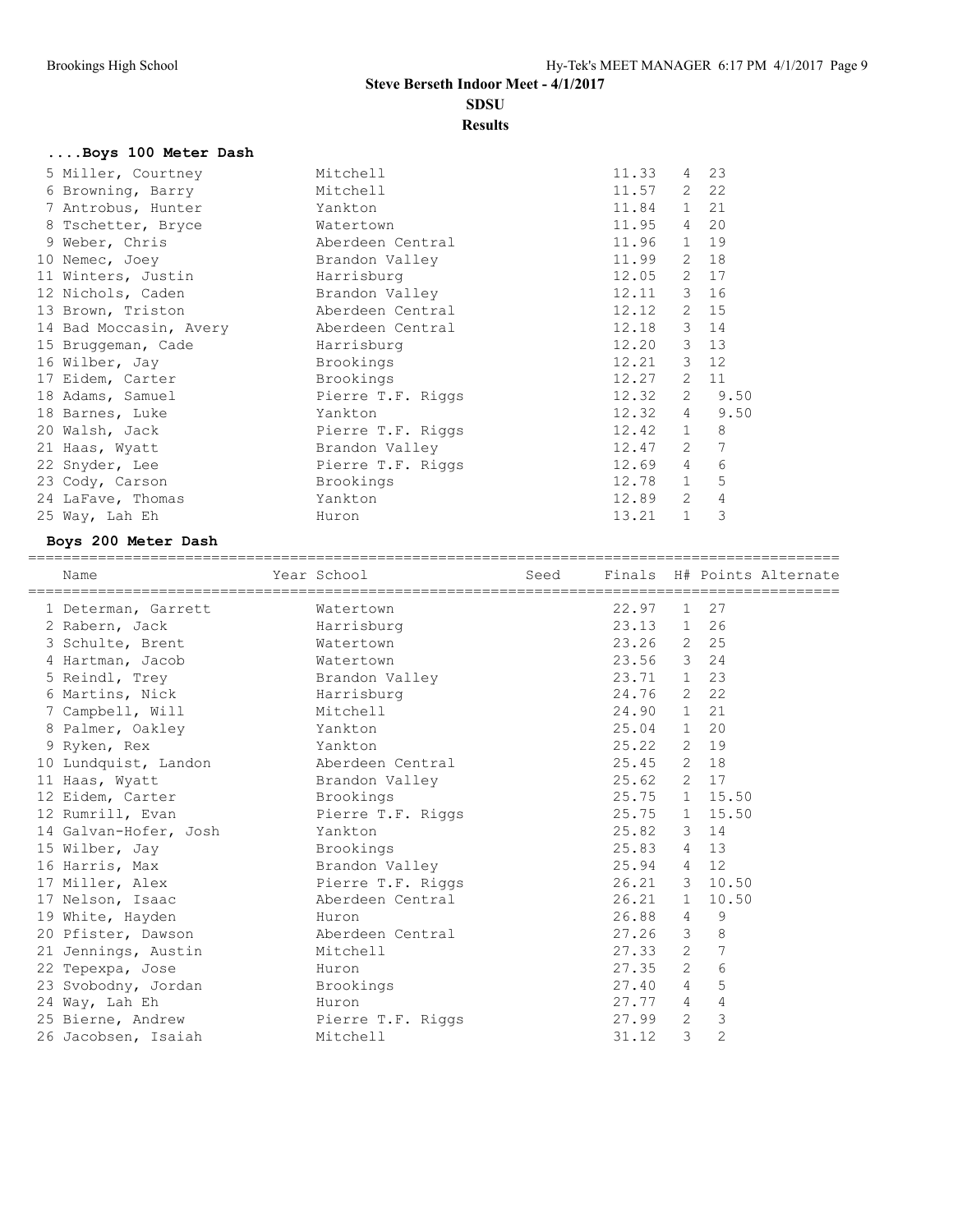## **Results**

### **Boys 300 Meter Dash**

| Name                                   | Year School and the School |            |            |                |                | Seed Finals H# Points Alternate |
|----------------------------------------|----------------------------|------------|------------|----------------|----------------|---------------------------------|
| 1 Schulte, Brent                       | Watertown                  |            | 36.12      |                | 1 27           |                                 |
| 2 Petersen, Braiden and Brandon Valley |                            |            | 36.32 1 26 |                |                |                                 |
| 3 DeJong, Adam                         | Watertown                  |            | 36.45 3 25 |                |                |                                 |
| 4 Rabern, Jack Marrisburg              |                            |            | 36.55 1 24 |                |                |                                 |
| 5 Ryken, Rex                           | Yankton                    |            | 39.08      |                | 1 23           |                                 |
| 6 Eckert, Jace                         | Harrisburg                 |            | 39.16      |                | 2 22           |                                 |
| 7 Jarding, Jacob                       | Mitchell                   |            | 39.25      |                | 1 21           |                                 |
| 8 Blok, Jordan New York 1980           | Brandon Valley             |            | 39.40      |                | 2 20           |                                 |
| 9 Gillespie, Kevin                     | Brandon Valley             |            | 39.52 3 19 |                |                |                                 |
| 10 Uher, Jarod                         | Mitchell                   |            | 40.00 3 18 |                |                |                                 |
| 11 Max, Carson                         | Mitchell                   |            | 40.10 3 17 |                |                |                                 |
| 12 Maag, Matt                          | Aberdeen Central           |            | 40.35 2 16 |                |                |                                 |
| 13 Mueller, Carsten Pierre T.F. Riggs  |                            | 40.54      |            |                | 1 15           |                                 |
| 14 Matteson, Nathan                    | Watertown                  |            | 40.72 3 14 |                |                |                                 |
| 15 Martins, Nick                       | Harrisburg                 |            | 40.99 3 13 |                |                |                                 |
| 16 Cody, Carson                        | Brookings                  |            | 41.00      |                | 1 12           |                                 |
| 17 Tennant, Garrett                    | Yankton                    |            | 41.21      |                | 2 11           |                                 |
| 18 Maxey, Bud                          | Pierre T.F. Riggs          | 41.44 2 10 |            |                |                |                                 |
| 19 Nelson, Isaac                       | Aberdeen Central           | 41.54 1    |            |                | 9              |                                 |
| 20 Person, Hayden                      | Brookings                  | 42.31 2    |            |                | $\,8\,$        |                                 |
| 21 Snyder, Lee                         | Pierre T.F. Riggs          | 42.40 2    |            |                | $\overline{7}$ |                                 |
| 22 Pfister, Dawson                     | Aberdeen Central           | 43.44 3    |            |                | 6              |                                 |
| 23 Meza, Jorge                         | Huron                      |            | 45.01      | $\overline{2}$ | 5              |                                 |

### **Boys 600 Meter Run**

| Name                  | Year School       | Seed |         |              |    | Finals H# Points Alternate |
|-----------------------|-------------------|------|---------|--------------|----|----------------------------|
| 1 Opdahl, Greq        | Brookings         |      | 1:33.24 | 2            |    |                            |
| 2 Sylliaasen, Cole    | Brandon Valley    |      | 1:34.08 | 3            |    |                            |
| 3 Wipf, Nick          | Harrisburg        |      | 1:34.85 | 2            |    |                            |
| 4 Johnson, Mike       | Aberdeen Central  |      | 1:36.69 | 2            |    |                            |
| 5 Dykstra, Zach       | Brandon Valley    |      | 1:37.46 | 2            |    |                            |
| 6 Hoffman, Colton     | Aberdeen Central  |      | 1:38.18 | 3            |    |                            |
| 7 Cabra, Mattei       | Brookings         |      | 1:38.79 | 3            |    |                            |
| 8 Bollinger, Brady    | Watertown         |      | 1:41.09 | $\mathbf{2}$ |    |                            |
| 9 Whittle, Logan      | Watertown         |      | 1:42.55 | 3            |    |                            |
| 10 Winegeart, Braxton | Pierre T.F. Riggs |      | 1:44.11 | 3            |    |                            |
| 11 Ali, Abdullahi     | Huron             |      | 1:53.00 | 2            |    |                            |
| -- Weber, Reece       | Brookings         |      | NT      | $\mathbf{1}$ |    |                            |
| -- Hillmer, Rowdey    | Harrisburg        |      | ΝT      | $\mathbf{1}$ |    |                            |
| -- Vigants, Austin    | Brandon Valley    |      | NΤ      | 1            |    |                            |
| -- Johnson, Wil       | Harrisburg        |      | NΤ      | $\mathbf{1}$ |    |                            |
| -- Welker, Mason      | Yankton           |      | NΤ      | 1            |    |                            |
| -- Bollinger, Dillon  | Watertown         |      | NΤ      | 1            |    |                            |
| -- Lien, Tyler        | Huron             |      | NT      | 1            |    |                            |
| -- Stillman, Alex     | Aberdeen Central  |      | DO      | 1            |    |                            |
| Boys 800 Meter Run    |                   |      |         |              |    |                            |
| Name                  | Year School       | Seed |         |              |    | Finals H# Points Alternate |
| 1 Hanna, Jakob        | Brandon Valley    |      | 1:57.99 | $\mathbf{1}$ | 27 |                            |

=============================================================================================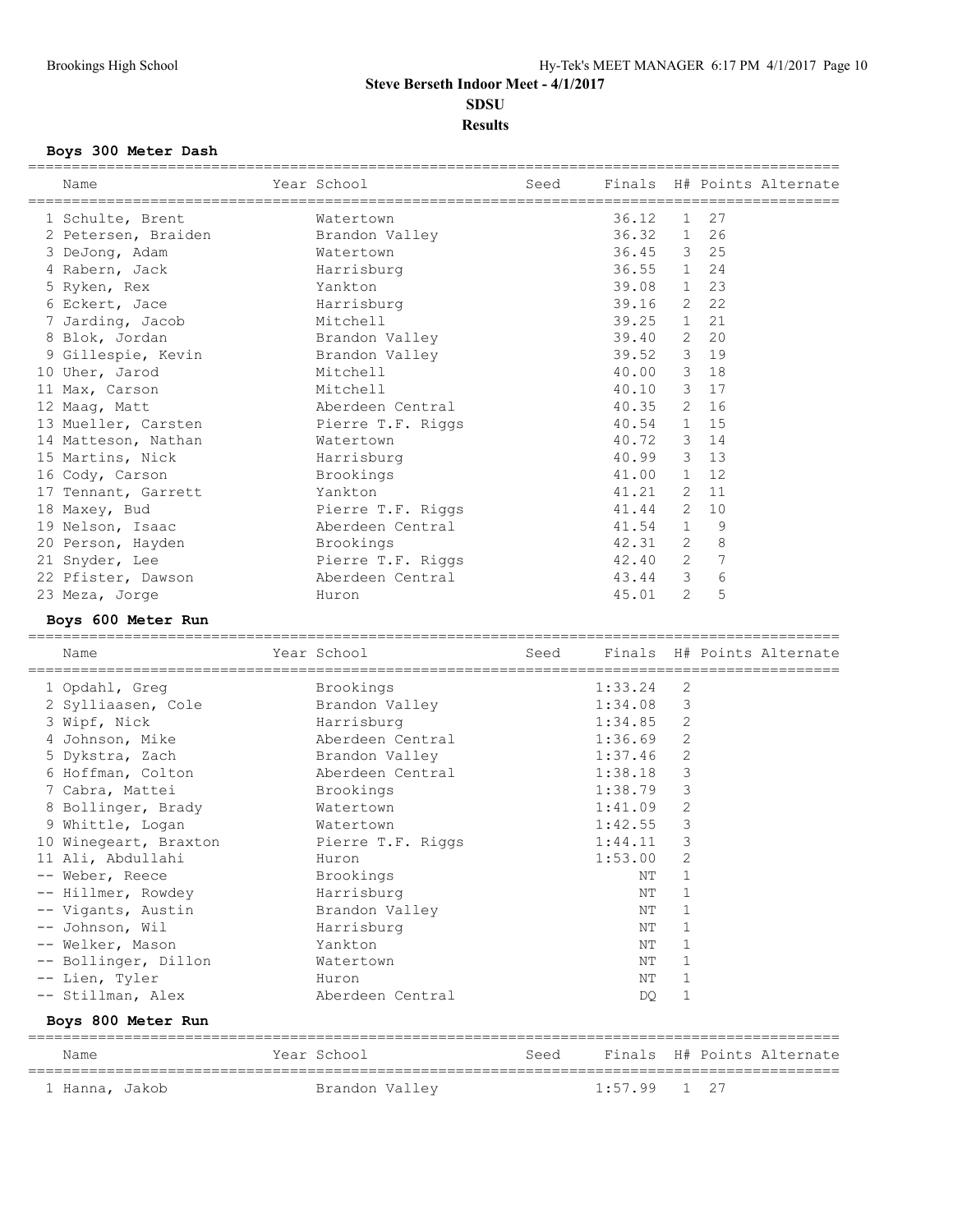### **Results**

## **....Boys 800 Meter Run**

| 2 Syhre, Gabe          | Watertown         | 2:08.07        | $\mathbf{1}$   | 26           |
|------------------------|-------------------|----------------|----------------|--------------|
| 3 Mutchelknaus, Dmitri | Pierre T.F. Riggs | 2:10.13        |                | $1 \quad 25$ |
| 4 Uher, Jarod          | Mitchell          | 2:11.12        |                | $1 \quad 24$ |
| 5 Krull, Josh          | Harrisburg        | 2:11.71        |                | 1 23         |
| 6 Conrad, Isaac        | Brookings         | 2:11.88        |                | $2 \quad 22$ |
| 7 Corbett, Brenden     | Huron             | 2:13.33        |                | 1 21         |
| 8 Niewenhuis, Tanner   | Brandon Valley    | 2:14.81        |                | $2 \quad 20$ |
| 9 Wang, Charlie        | Brookings         | 2:16.47        |                | 2 19         |
| 10 Siemonsma, Derick   | Huron             | 2:18.34        |                | $2 \quad 18$ |
| 11 Papka, Evan         | Harrisburg        | 2:18.47        |                | 1 17         |
| 12 Turman, William     | Pierre T.F. Riggs | 2:21.15        |                | 2 16         |
| 13 Cap, Justin         | Yankton           | $2:23.36$ 1 15 |                |              |
| 14 Anug, Soe           | Aberdeen Central  | 2:23.74        |                | 1 14         |
| 15 Burris, Austin      | Aberdeen Central  | 2:26.40        |                | $1 \quad 13$ |
| 16 Neu, Johnny         | Yankton           | 2:30.19        |                | $1 \quad 12$ |
| 17 Loecker, Jared      | Aberdeen Central  | 2:30.92        |                | 2 11         |
| 18 VanBerkum, Cody     | Harrisburg        | $2:31.12$ 2 10 |                |              |
| 19 Duley, Russell      | Mitchell          | 2:32.39        | 2              | - 9          |
| 20 Osborn, Ryan        | Watertown         | 2:44.87        | $\overline{2}$ | 8            |
| 21 Pinkelman, Logan    | Yankton           | 2:45.60        | 2              | 7            |
| 22 Simmermon, Dylan    | Watertown         | 2:55.30        | $\overline{2}$ | 6            |

## **Boys 1600 Meter Run**

| Name                                                       | Year School The Seed Finals Points Alternate |              |                |  |
|------------------------------------------------------------|----------------------------------------------|--------------|----------------|--|
| 1 Auch, Alexander Marrisburg                               |                                              | $4:39.33$ 27 |                |  |
| 2 Wilde, Max <b>Brandon Valley</b> 4:52.87 26              |                                              |              |                |  |
| 3 Cap, Justin Yankton                                      |                                              | $5:06.02$ 25 |                |  |
| 4 Rudnik, Nick Brookings                                   |                                              | $5:06.41$ 24 |                |  |
| 5 Burris, Austin 5:10.05 Aberdeen Central 5:10.05 23       |                                              |              |                |  |
| 6 Spader, Michael Marrisburg                               |                                              | $5:10.31$ 22 |                |  |
| 7 Ptak, Ryan                                               | Harrisburg                                   | $5:11.64$ 21 |                |  |
| 8 Wang, Charlie Brookings                                  |                                              | $5:12.11$ 20 |                |  |
| 9 Wilson-Reihe, Garet Matertown                            |                                              | $5:14.06$ 19 |                |  |
| 10 Schlosser-Bina, Avery Aberdeen Central                  |                                              | $5:15.32$ 18 |                |  |
| 11 Vincent, Kelton                                         | Mitchell                                     | $5:19.00$ 17 |                |  |
| 12 Wells, Tyler Brandon Valley                             |                                              | 5:19.80 16   |                |  |
| 13 Loecker, Jared Moerdeen Central                         |                                              | $5:20.84$ 15 |                |  |
| 14 Ali, Walid<br><b>Example 2018</b> Huron                 |                                              | $5:25.51$ 14 |                |  |
| 15 Anderson, Noah Mankton                                  |                                              | $5:26.30$ 13 |                |  |
| 16 Pederson, Carter Brandon Valley                         |                                              | $5:27.33$ 12 |                |  |
| 17 Gere, Tyler <b>Example 21 Figure 1.5.</b> Riggs 5:29.28 |                                              |              | 11             |  |
| 18 Wilcox, Jaydn Bierre T.F. Riggs                         |                                              | $5:30.18$ 10 |                |  |
| 19 Mauer, Jared Mitchell                                   |                                              | 5:46.82      | 9              |  |
| 20 Jones, Chris Tankton                                    |                                              | 5:47.10      | 8              |  |
| 21 Brusca, Lorenzo Brookings                               |                                              | 5:47.64      | $\overline{7}$ |  |
| 22 Osborn, Ryan                                            | Watertown                                    | 6:04.51      | 6              |  |
| 23 Simmermon, Dylan Watertown                              |                                              | 6:19.48      | 5              |  |
| Boys 3200 Meter Run                                        |                                              |              |                |  |

| Name |                   | Year School | Seed |               | Finals Points Alternate |
|------|-------------------|-------------|------|---------------|-------------------------|
|      | 1 Auch, Alexander | Harrisburg  |      | $10:06.30$ 27 |                         |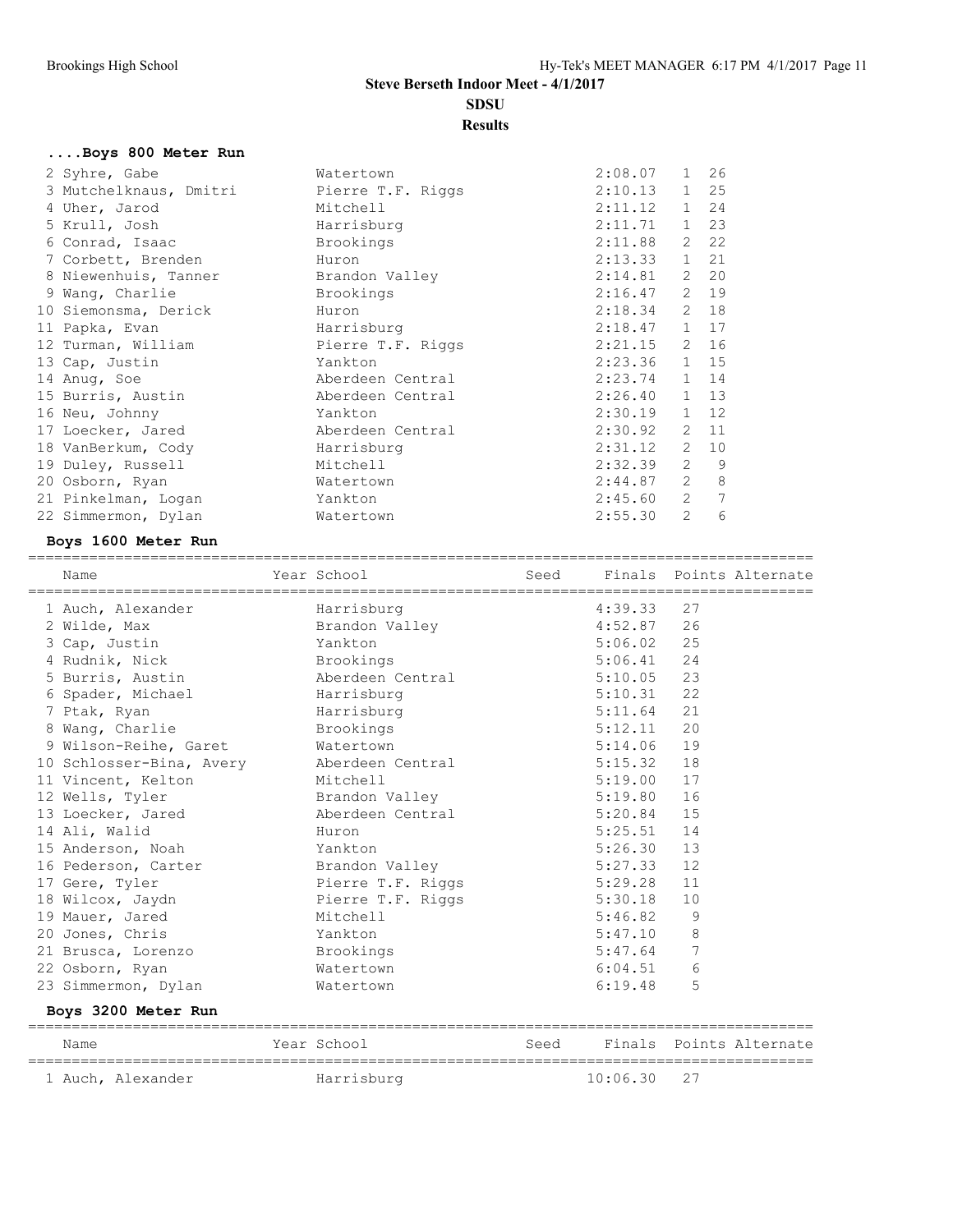# **SDSU**

**Results**

#### **....Boys 3200 Meter Run**

| 2 Ryan, Aaron           | Aberdeen Central  | 10:10.73 | 26 |
|-------------------------|-------------------|----------|----|
| 3 Harrison, Jackson     | Aberdeen Central  | 10:26.17 | 25 |
| 4 Cheever, Eli          | Brandon Valley    | 10:51.20 | 24 |
| 5 Jacobs, Luke          | Aberdeen Central  | 11:08.88 | 23 |
| 6 Turman, Lincoln       | Pierre T.F. Riggs | 11:21.20 | 22 |
| 7 Ramirez, Alejandro    | Pierre T.F. Riggs | 11:23.38 | 21 |
| 8 Ptak, Ryan            | Harrisburg        | 11:27.17 | 20 |
| 9 Jaquith, Brady        | Yankton           | 11:34.32 | 19 |
| 10 Welker, Mason        | Yankton           | 11:39.87 | 18 |
| 11 Spader, Michael      | Harrisburg        | 11:42.62 | 17 |
| 12 Hentschel, Zach      | Brandon Valley    | 11:52.55 | 16 |
| 13 Rumsey, Cole         | Yankton           | 11:57.71 | 15 |
| 14 Sterns, Marshall     | Brookings         | 11:57.94 | 14 |
| 15 Quispe-Laura, Edsson | Huron             | 12:23.85 | 13 |
| 16 Wardlow, Joseph      | Brandon Valley    | 12:25.63 | 12 |
| 17 Tulowetzke, Eric     | Watertown         | 13:17.34 | 11 |
|                         |                   |          |    |

### **Boys 60 Meter Hurdles**

============================================================================================= Name The Year School Seed Finals H# Points Alternate ============================================================================================= 1 Donahoe, Josh Brandon Valley 8.33 1 27 2 Lear, Pierre Watertown 8.80 1 26 3 Wermers, Ray Yankton 8.96 1 25 4 Kolbeck, Wilson Brandon Valley 9.03 2 24 5 Zimmerman, Nathan Pierre T.F. Riggs 9.13 1 23 6 House, James Brandon Valley 9.39 2 22 7 White, Jon Harrisburg 9.49 1 21 8 Berg, Alec Watertown 10.48 2 20 9 Kessler, William Pierre T.F. Riggs 10.54 1 19 10 O'Hara, Tate Yankton 10.57 1 18 11 Lillie, Kyler Yankton 10.96 2 17 12 Larson, Tate Mitchell 10.97 1 16 13 Johnson, Jordon 11.14 2 15 14 O'Connor, Nick Watertown 11.41 2 14 15 Lee, Sawyer Pierre T.F. Riggs 11.82 2 13 16 Timmer, Peyton **Harrisburg** 11.87 2 12

### **Boys 300 Meter Hurdles**

| Name                  | Year School       | Seed |            |       | Finals H# Points Alternate |
|-----------------------|-------------------|------|------------|-------|----------------------------|
| 1 Donahoe, Josh       | Brandon Valley    |      | 42.15      | 1 27  |                            |
| 2 House, James        | Brandon Valley    |      | 42.64 1 26 |       |                            |
| 3 Kolbeck, Wilson     | Brandon Valley    |      | 43.89 1 25 |       |                            |
| 4 Mees, Trevor        | Watertown         |      | 45.56 1 24 |       |                            |
| 5 Fuller, Brooks      | Harrisburg        |      | 45.71 1 23 |       |                            |
| 6 Johnson, Jordon     | Mitchell          |      | 47.57      | 2 2 2 |                            |
| 7 Larson, Tate        | Mitchell          |      | 47.71 1 21 |       |                            |
| 8 Berg, Alec          | Watertown         |      | 47.92      | 2 2 0 |                            |
| 9 Bad Moccasin, Avery | Aberdeen Central  |      | 48.73      | 2 19  |                            |
| 10 White, Jon         | Harrisburg        |      | 49.97      | 2 18  |                            |
| 11 Rounds, Joshua     | Pierre T.F. Riggs |      | 50.07      | 2 17  |                            |
| 12 Lillie, Kyler      | Yankton           |      | 50.21 1 16 |       |                            |
| 13 White, Hayden      | Huron             |      | 50.76      | 3 15  |                            |
|                       |                   |      |            |       |                            |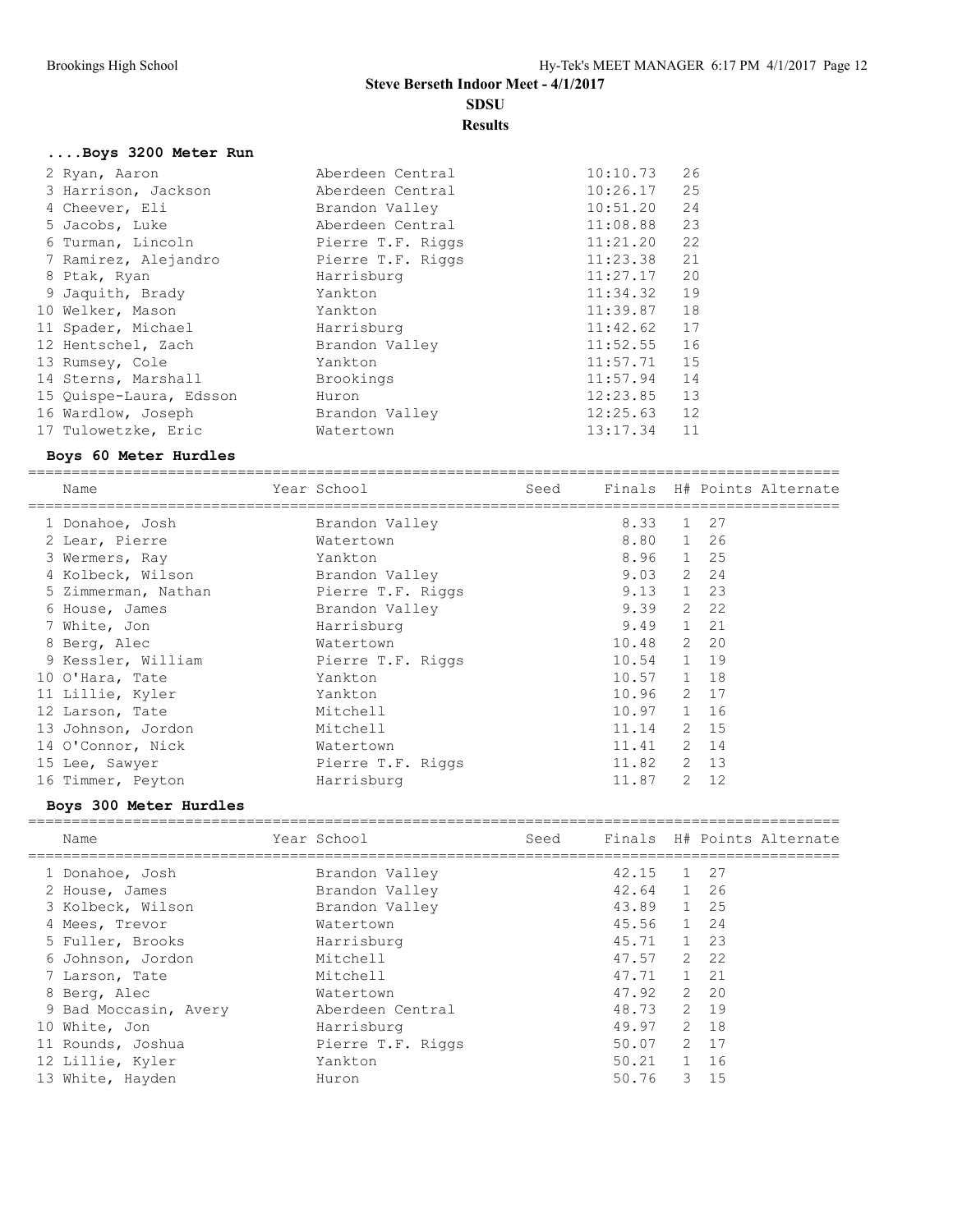## **Results**

## **....Boys 300 Meter Hurdles**

| Watertown         |  |                                                      |
|-------------------|--|------------------------------------------------------|
| Yankton           |  |                                                      |
| Pierre T.F. Riggs |  |                                                      |
| Yankton           |  |                                                      |
|                   |  | 52.04 3 14<br>52.08 2 13<br>56.56 3 12<br>59.76 3 11 |

## **Boys 4x100 Meter Relay**

| School                                     | Seed |                      | Finals Points Alternate |
|--------------------------------------------|------|----------------------|-------------------------|
| 1 Mitchell 'A'<br>2 Watertown 'A'          |      | 43.78 36<br>45.61 32 |                         |
| 3 Brandon Valley 'A'<br>3 Huron 'A'        |      | 46.37 26<br>46.37 26 |                         |
| 5 Aberdeen Central 'A'<br>6 Harrisburg 'A' |      | 47.11<br>48.78 16    | - 20                    |
| 7 Pierre T.F. Riggs 'A'<br>8 Yankton 'A'   |      | 49.42 12<br>54.40    | - 8                     |

#### **Boys 4x300 Meter Relay**

| School                  | Seed |                | Finals H# Points Alternate |
|-------------------------|------|----------------|----------------------------|
| 1 Brandon Valley 'A'    |      | 2:30.79 1 36   |                            |
| 2 Harrisburg 'A'        |      | $2:36.73$ 1 32 |                            |
| 3 Aberdeen Central 'A'  |      | $2:37.53$ 1 28 |                            |
| 4 Pierre T.F. Riggs 'A' |      | $2:38.46$ 2 22 |                            |
| 4 Brookings 'A'         |      | $2:38.46$ 2 22 |                            |
| 6 Huron 'A'             |      | $2:38.78$ 2 16 |                            |
| 7 Watertown 'A'         |      | $2:38.81$ 2 12 |                            |
| 8 Mitchell 'A'          |      | $2:48.47$ 1    | - 8                        |
| 9 Yankton 'A'           |      | 2:52.02        | 4                          |
|                         |      |                |                            |

## **Boys Distance Medley**

| School                  | Seed |                 | Finals H# Points Alternate |
|-------------------------|------|-----------------|----------------------------|
| 1 Aberdeen Central 'A'  |      | $11:33.79$ 1 36 |                            |
| 2 Harrisburg 'A'        |      | $12:11.02$ 1 32 |                            |
| 3 Pierre T.F. Riggs 'A' |      | $12:16.82$ 1 28 |                            |
| 4 Brandon Valley 'A'    |      | $12:18.16$ 1 24 |                            |
| 5 Brookings 'A'         |      | $12:20.13$ 1 20 |                            |
| 6 Huron 'A'             |      | $12:35.25$ 1 16 |                            |
| 7 Yankton 'A'           |      | $13:00.56$ 1 12 |                            |
| 8 Mitchell 'A'          |      | $13:02.74$ 1 8  |                            |
| 9 Watertown 'A'         |      | $13:03.59$ 2    | 4                          |
|                         |      |                 |                            |

## **Boys High Jump**

| Name               | Year School      | Seed |                | Finals Points Alternate |
|--------------------|------------------|------|----------------|-------------------------|
| 1 Kinsley, Chris   | Yankton          |      | $6 - 00.00$ 27 |                         |
| 2 Schnaidt, Jordan | Aberdeen Central |      | $5 - 10.00$    | 26                      |
| 3 Lear, Pierre     | Watertown        |      | $J5 - 10.00$   | 24                      |
| 3 Swedlund, Seth   | Brookings        |      | J5-10.00       | 24                      |
| 3 McCann, Ty       | Brandon Valley   |      | $J5 - 10.00$   | 24                      |
|                    |                  |      |                |                         |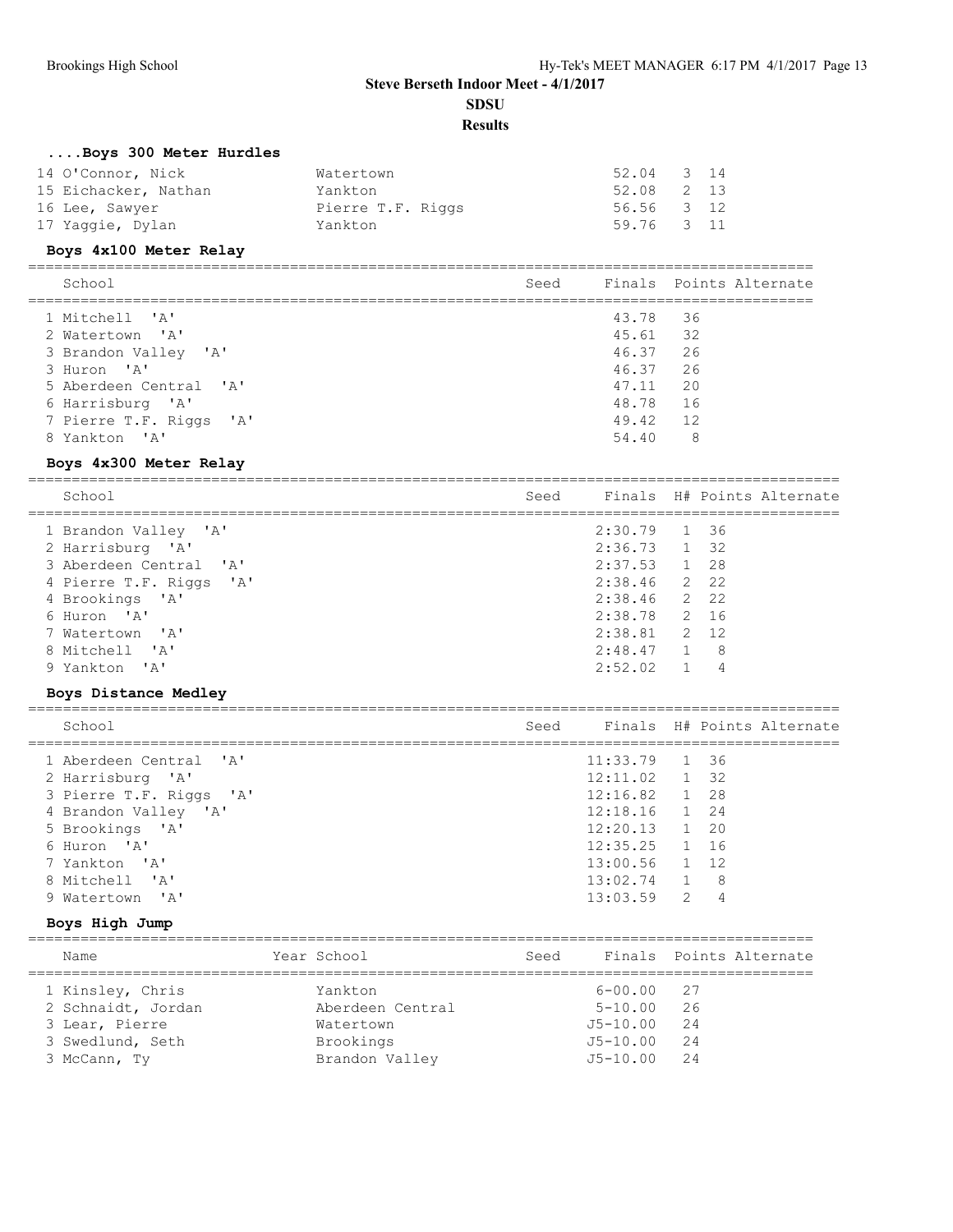**Results**

## **....Boys High Jump**

| 6 Maxey, Bud          | Pierre T.F. Riggs | $5 - 06.00$  | 21.50 |
|-----------------------|-------------------|--------------|-------|
| 6 Antoine, Connor     | Watertown         | $5 - 06.00$  | 21.50 |
| 8 Anderson, Matt      | Brandon Valley    | $5 - 04.00$  | 19    |
| 8 Jones, Makhi        | Aberdeen Central  | $5 - 04.00$  | 19    |
| 8 Liddle, Greg        | Aberdeen Central  | $5 - 04.00$  | 19    |
| 11 Sievert, Cole      | Mitchell          | $J5 - 04.00$ | 17    |
| 12 Crawford, Jordan   | Brookings         | J5-04.00     | 16    |
| 13 Hill, Ryan         | Harrisburg        | $5 - 02.00$  | 15    |
| 14 von Fischer, Isaac | Brookings         | J5-02.00     | 14    |
| 16 Rolle, Miles       | Mitchell          | J5-00.00     | 11.50 |
| 16 Dowling, Justin    | Pierre T.F. Riggs | J5-00.00     | 11.50 |
| 16 Chear, Hunter      | Harrisburg        | J5-00.00     | 11.50 |
| 16 Snyder, Adam       | Harrisburg        | J5-00.00     | 11.50 |
| -- Meza, Jorge        | Huron             | ΝH           |       |
| -- Adam, Paul         | Pierre T.F. Riggs | ΝH           |       |
| -- Goldammer, Derrick | Mitchell          | ΝH           |       |
| -- Payer, Justin      | Yankton           | ΝH           |       |
| -- Flannery, Sean     | Huron             | NH           |       |

## **Boys Pole Vault**

| Name                                   | Year School       | Seed Finals Points Alternate |       |  |
|----------------------------------------|-------------------|------------------------------|-------|--|
| 1 Francom, Trent                       | Huron             | $14 - 00.00$                 | 27    |  |
| 2 Spartz, Noah                         | Watertown         | $13 - 06.00$                 | 26    |  |
| 3 Kleinsasser, Travis                  | Huron             | J13-06.00                    | 25    |  |
| 4 Hoback, Nolan                        | Harrisburg        | J13-06.00                    | 24    |  |
| 5 Schirado, Nick                       | Harrisburg        | 12-06.00                     | 23    |  |
| 6 Dean, Trevor                         | Brandon Valley    | J12-06.00                    | 22    |  |
| 7 Paulson, Blake                       | Watertown         | J12-06.00                    | 21    |  |
| 8 Carpenter, Sutton                    | Mitchell          | 12-00.00                     | 20    |  |
| 9 Peitz, Thomas                        | Pierre T.F. Riggs | J12-00.00                    | 19    |  |
| 10 Tafoya, Pedro                       | Pierre T.F. Riggs | $11 - 06.00$                 | 17.50 |  |
| 10 Cwach, Blake                        | Yankton           | $11 - 06.00$                 | 17.50 |  |
| 12 Tellinghuisen, Ethan Brandon Valley |                   | $11 - 00.00$                 | 16    |  |
| 13 Willert, Kesmond                    | Brookings         | 10-06.00                     | 15    |  |
| 14 Kowitz, Robert                      | Watertown         | J10-06.00                    | 14    |  |
| 15 Voss, Peyton                        | Harrisburg        | $10 - 00.00$                 | 13    |  |
| 16 Brown, Triston                      | Aberdeen Central  | J10-00.00                    | 12    |  |
| 17 Lehman, Sam                         | Brookings         | $9 - 06.00$                  | 11    |  |
| 18 Palmer, Oakley                      | Yankton           | J9-06.00                     | 10    |  |
| 19 Miller, Jake                        | Pierre T.F. Riggs | $8 - 06.00$                  | 9     |  |
| -- Vardsveen, Michael                  | Brandon Valley    | ΝH                           |       |  |
| -- Nelson, Kiel                        | Mitchell          | NH                           |       |  |
| -- Hines, Frank                        | Huron             | ΝH                           |       |  |
| -- Montis, Jacob                       | Brookings         | ΝH                           |       |  |
| -- Bald Eagle, Caden                   | Aberdeen Central  | ΝH                           |       |  |
| Botte Long Jump                        |                   |                              |       |  |

#### **Boys Long Jump**

| Name             | Year School | Seed |                 | Finals Points Alternate |
|------------------|-------------|------|-----------------|-------------------------|
| 1 Kinsley, Chris | Yankton     |      | $20 - 07.50$ 27 |                         |
| 2 Anderson, Jack | Harrisburg  |      | $20 - 04.75$    | - 26                    |
| 3 Korkow, Cole   | Huron       |      | $20 - 04.25$ 25 |                         |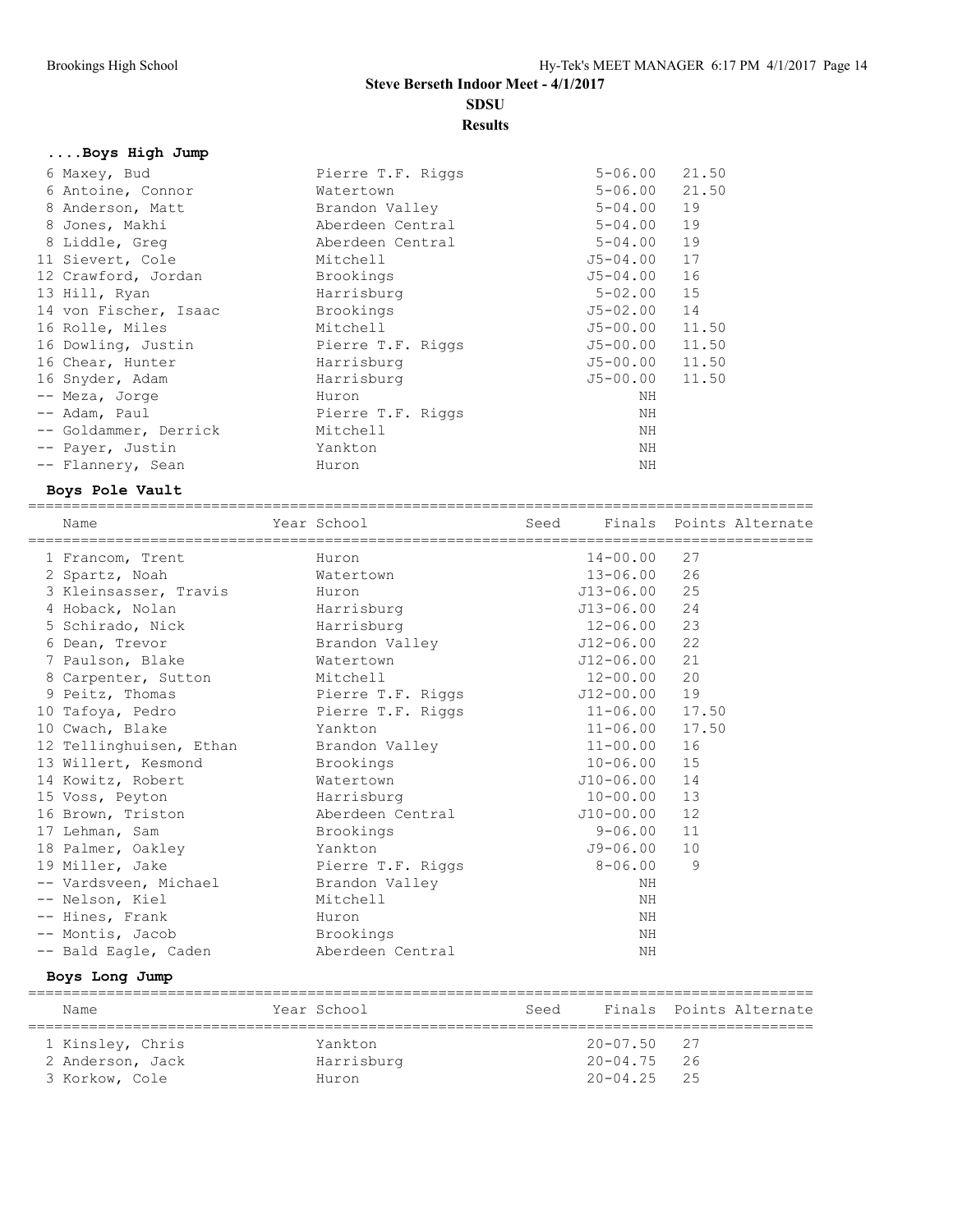**Results**

## **....Boys Long Jump**

| 4 Stoebner, Dillon      | Aberdeen Central  | $19 - 04.50$      | 24   |
|-------------------------|-------------------|-------------------|------|
| 5 Spartz, Noah          | Watertown         | $19 - 01.25$      | 23   |
| 6 Overweg, Reed         | Mitchell          | $18 - 09.75$ 22   |      |
| 7 Hamilton, Breken      | Harrisburg        | 18-06.25          | 21   |
| 8 Hageman, Brandon      | Watertown         | $18 - 06.00$      | 20   |
| 9 Welker, Mason         | Yankton           | $18 - 02.00$      | 19   |
| 10 Martens, Seth        | Aberdeen Central  | $17 - 11.50$      | 18   |
| 11 Crawford, Jordan     | Brookings         | $17 - 11.00$      | 17   |
| 12 Jurrens, Ben         | Yankton           | $17 - 04.50$      | 16   |
| 13 Fossum, Brett        | Watertown         | $17 - 03.25$      | 15   |
| 14 Cournoyer, Jordan    | Brookings         | $17 - 01.50$      | 14   |
| 15 Nichols, Caden       | Brandon Valley    | $17 - 00.75$      | 13   |
| 16 Becker, Frank        | Pierre T.F. Riggs | $16 - 10.25$      | 12   |
| 17 Roewart, Jhei        | Harrisburg        | $16 - 09.50$      | 11   |
| 18 Van Hemert, Jesse    | Brandon Valley    | $16 - 08.75$      | 10   |
| 19 Walsh, Jack          | Pierre T.F. Riggs | $16 - 02.75$ 8.50 |      |
| 19 Knutson, Cooper      | Mitchell          | 16-02.75          | 8.50 |
| 21 Christenson, Grayson | Brandon Valley    | $15 - 10.00$      | 7    |
| 22 Tepexpa, Jose        | Huron             | $15 - 08.25$      | 6    |
| 23 Diede, Dawson        | Huron             | $15 - 04.25$      | 5    |
| -- Sievert, Cole        | Mitchell          | <b>ND</b>         |      |

## **Boys Triple Jump**

| Name                                                               | Year School and the School and the School | Seed Finals Points Alternate |    |  |
|--------------------------------------------------------------------|-------------------------------------------|------------------------------|----|--|
| 1 Coughlin, Devin                                                  | Brookings                                 | $40 - 06.25$                 | 27 |  |
| 2 Jurrens, Ben                                                     | Yankton                                   | $37 - 10.50$                 | 26 |  |
| 3 Blok, Jordan Brandon Valley                                      |                                           | $37 - 08.25$ 25              |    |  |
| 4 Loecker, Jared           Aberdeen Central               37-04.25 |                                           |                              | 24 |  |
| 5 Jones, Makhi                                                     | Aberdeen Central 37-01.50                 |                              | 23 |  |
| 6 Welker, Mason Mankton                                            |                                           | 36-07.00                     | 22 |  |
| 7 Williams, Casey Pierre T.F. Riggs                                |                                           | 36-06.75                     | 21 |  |
| 8 Small, Mason                                                     | Huron                                     | 36-06.25                     | 20 |  |
| 9 Boe, Severin Pierre T.F. Riggs                                   |                                           | $36 - 02.00$                 | 19 |  |
| 10 Steffel, Jesse                                                  | Brandon Valley                            | 36-01.50                     | 18 |  |
| 11 Hageman, Brandon                                                | Watertown                                 | 35-11.50                     | 17 |  |
| 12 Schnaidt, Jordan                                                | Aberdeen Central                          | $35 - 05.00$                 | 16 |  |
| 13 Ingalls, Nathan                                                 | Watertown                                 | 35-02.50                     | 15 |  |
| 14 Kessler, William Marketter Pierre T.F. Riggs                    |                                           | $34 - 10.75$                 | 14 |  |
| 15 Christenson, Grayson Brandon Valley                             |                                           | 34-02.75                     | 13 |  |
| 16 Hill, Ryan                                                      | For Harrisburg                            | 34-02.50                     | 12 |  |
| 17 Knutson, Cooper Mitchell                                        |                                           | 33-09.25                     | 11 |  |
| -- Goldammer, Derrick                                              | Mitchell                                  | ND                           |    |  |
| -- Rolle, Miles                                                    | Mitchell                                  | ND                           |    |  |
| -- Waege, Hunter                                                   | Watertown                                 | ND.                          |    |  |

## **Boys Shot Put**

| Name            | Year School      | Seed |                    | Finals Points Alternate |
|-----------------|------------------|------|--------------------|-------------------------|
| 1 Berg, Tanner  | Watertown        |      | $50 - 09.25$ 27    |                         |
| 2 Andrus, Macen | Watertown        |      | $47 - 0.5$ . 75 26 |                         |
| 3 Jones, Caleb  | Aberdeen Central |      | $47 - 04.25$ 25    |                         |
| 4 Hoffman, Jack | Watertown        |      | $45 - 08.75$ 24    |                         |